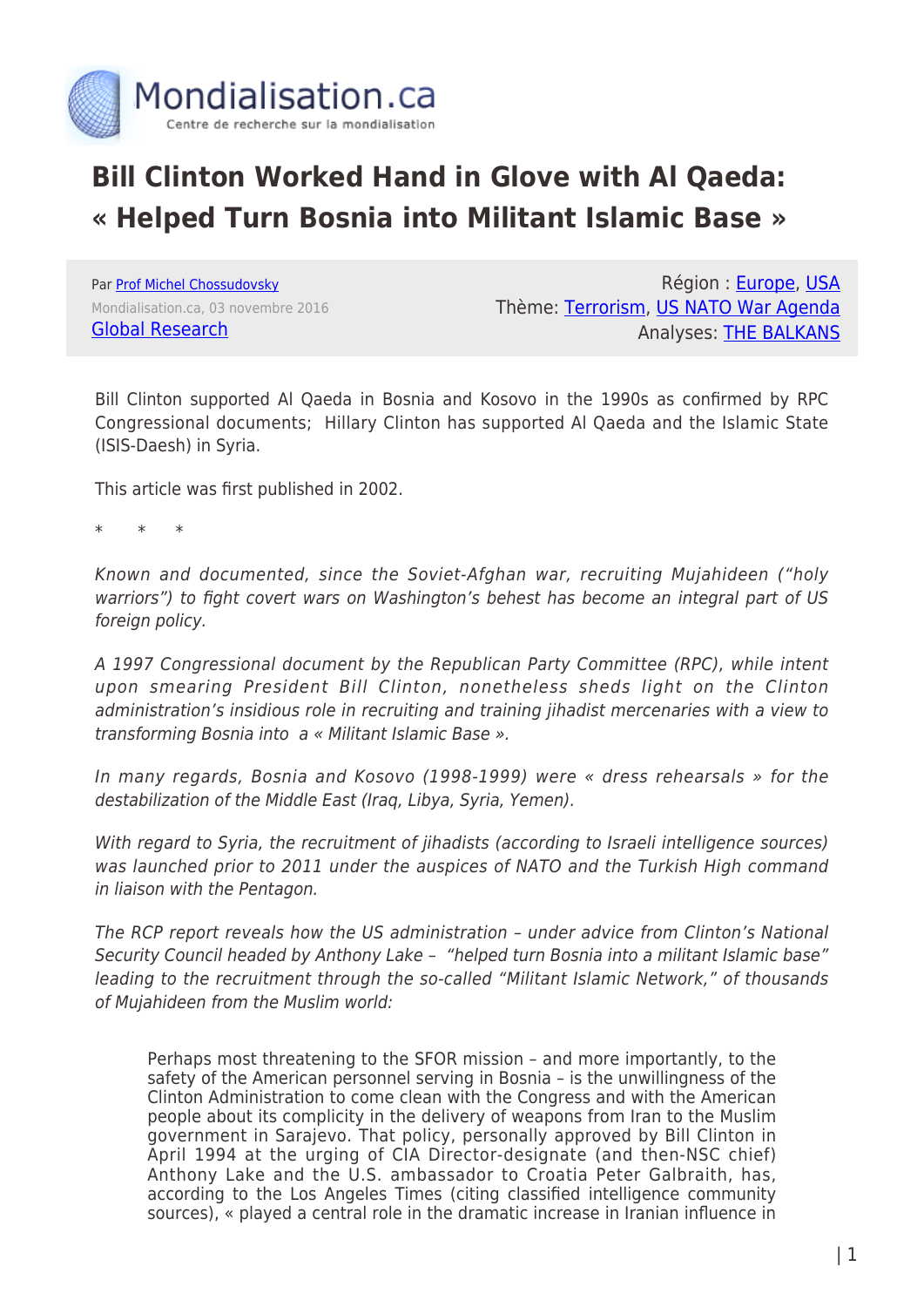#### Bosnia.



Along with the weapons, Iranian Revolutionary Guards and VEVAK intelligence operatives entered Bosnia in large numbers, along with thousands of mujahedin (« holy warriors ») from across the Muslim world. Also engaged in the effort were several other Muslim countries (including Brunei, Malaysia, Pakistan, Saudi Arabia, Sudan, and Turkey) and a number of radical Muslim organizations.

For example, the role of one Sudan-based « humanitarian organization, » called the Third World Relief Agency, has been well documented. The Clinton Administration's « hands-on » involvement with the Islamic network's arms pipeline included inspections of missiles from Iran by U.S. government officials… the Third World Relief Agency (TWRA), a Sudan-based, phoney humanitarian organization ... has been a major link in the arms pipeline to Bosnia. … TWRA is believed to be connected with such fixtures of the Islamic terror network as Sheik Omar Abdel Rahman (the convicted mastermind behind the 1993 World Trade Center bombing) and Osama Bin Laden, a wealthy Saudi émigré believed to bankroll numerous militant groups. [Washington Post, 9/22/96] emphasis added

The Republican Party Committee report quoting official documents as well as US media sources confirms unequivocally the complicity of the Clinton Administration with several Islamic fundamentalist organisations including Osama bin Laden's al Qaeda.

What was the ultimate purpose of this report?

The Republicans wanted at the time to undermine the Clinton Administration. However, at a time when the entire country had its eyes riveted on the Monica Lewinsky scandal, the Republicans no doubt chose not to trigger an untimely « Iran-Bosniagate » affair, which might have unduly diverted public attention away from the Lewinsky scandal.

The Republicans wanted to impeach Bill Clinton « for having lied to the American People » regarding his affair with White House intern Monica Lewinsky. On the more substantive « foreign policy lies » regarding covert operations involving the recruitment of « Jihadists » in the Balkans, Democrats and Republicans agreed in unison, no doubt pressured by the Pentagon and the CIA not to « spill the beans ». Clinton's support of « jihadist » terrorist organizations in Bosnia and Kosovo was a continuation of the CIA sponsored recruitment of Mujahideen implemented throughout the 1980s in Afghanistan, under the helm of the CIA.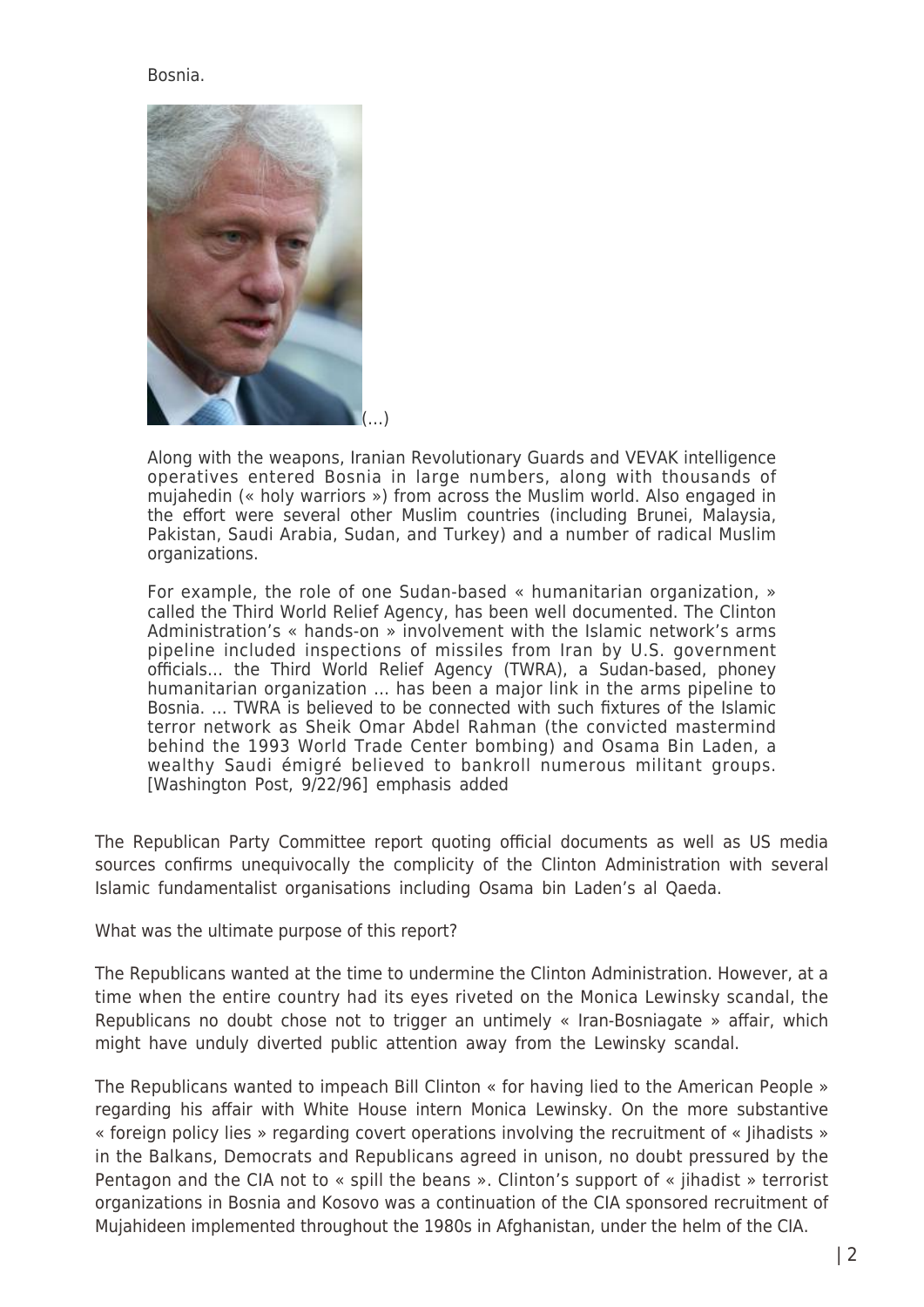

The « Bosnian pattern » described in the 1997 Congressional RPC report was then replicated in Kosovo. Among the foreign mercenaries fighting in Kosovo (and Macedonia in 2001) were Mujahideen from the Middle East and the Central Asian republics of the former Soviet Union as well as "soldiers of fortune" from several NATO countries including Britain, Holland and Germany.

Confirmed by British military sources, the task of arming and training of the KLA had been entrusted in 1998 to the US Defence Intelligence Agency (DIA) and Britain's Secret Intelligence Services MI6, together with « former and serving members of 22 SAS [Britain's 22nd Special Air Services Regiment], as well as three British and American private security companies ». (The Scotsman, Glasgow, 29 August 1999)

The US DIA approached MI6 to arrange a training programme for the KLA, said a senior British military source. `MI6 then sub-contracted the operation to two British security companies, who in turn approached a number of former members of the (22 SAS) regiment. Lists were then drawn up of weapons and equipment needed by the KLA.' While these covert operations were continuing, serving members of 22 SAS Regiment, mostly from the unit's D Squadron, were first deployed in Kosovo before the beginning of the bombing campaign in March. (ibid)

While British SAS Special Forces in bases in Northern Albania were training the KLA, military instructors from Turkey and Afghanistan financed by the « Islamic jihad » were collaborating in training the KLA in guerilla and diversion tactics. (Truth in Media, April 2, 1999)

Bin Laden had visited Albania himself. He was one of several fundamentalist groups that had sent units to fight in Kosovo, … Bin Laden is believed to have established an operation in Albania in 1994 … Albanian sources say Sali Berisha, who was then president, had links with some groups that later proved to be extreme fundamentalists. (Sunday Times, London, 29 November 1998, emphasis added).

Below is the complete text of the RPC congressional document, which confirms that the Clinton administration was collaborating with Al Qaeda. The actions taken by the Clinton administration were intended to create ethnic and factional divisions which eventually were conducive to the fracturing of the Yugoslav Federation.

In retrospect, the Obama Administration's covert support of the ISIS in Syria and Iraq bears a canny resemblance to the Clinton administration's support of the Militant Islamic Base in Bosnia and Kosovo. What this suggests is that US intelligence rather than the White House and the State Department determine the main thrust of US foreign policy, which consists in supporting and financing « Jihadist » terrorist organizations with a view to destabilizing sovereign countries.

Michel Chossudovsky, September 13, 2015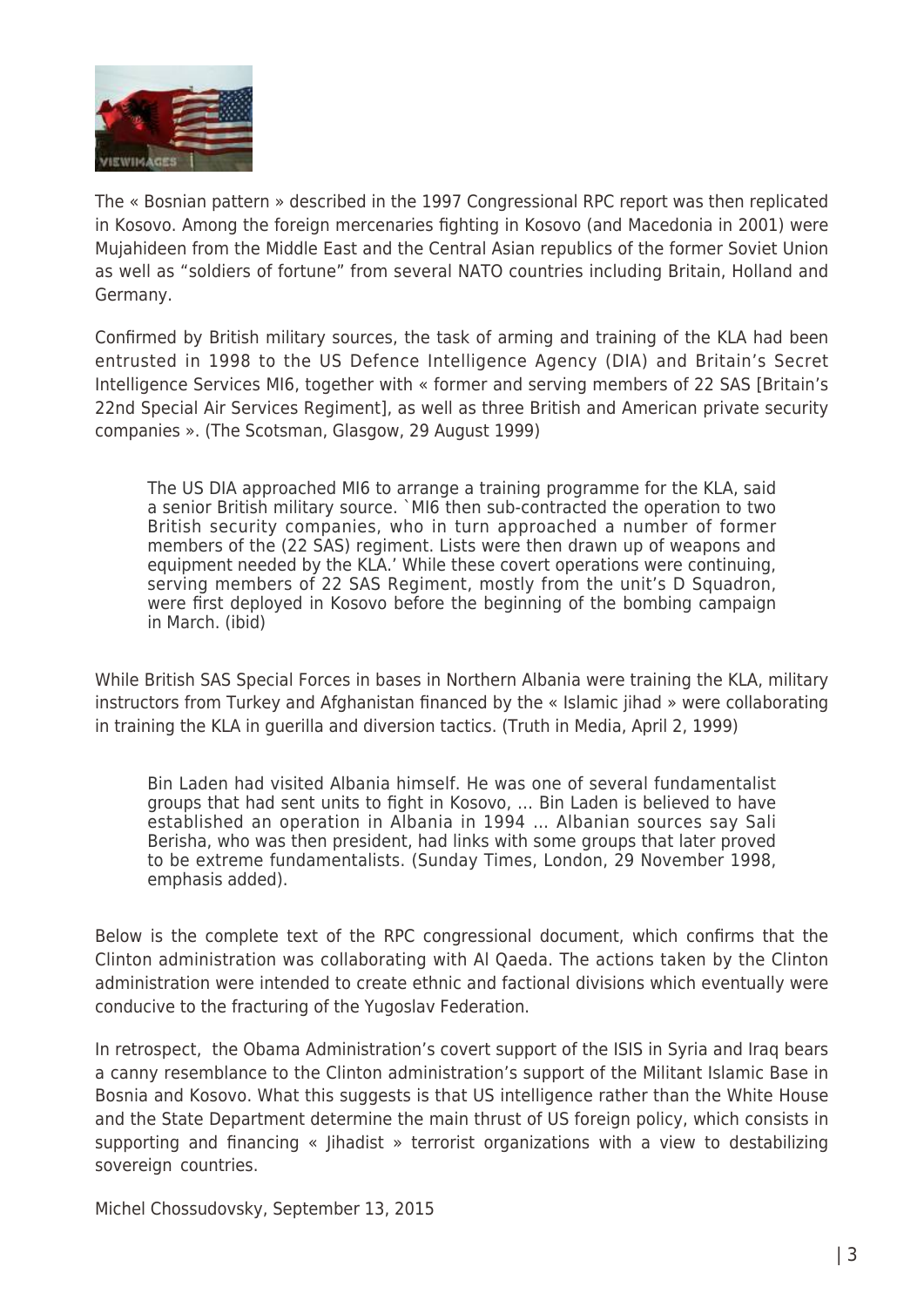Note: the original Congressional document published by the office of Senator Larry Craig (ret) is no longer available

\* \* \*

# Help Turn Bosnia into Militant Islamic Base

Republican Party Committee, US Congress, September 1997

« 'There is no question that the policy of getting arms into Bosnia was of great assistance in allowing the Iranians to dig in and create good relations with the Bosnian government,' a senior CIA officer told Congress in a classified deposition. 'And it is a thing we will live to regret because when they blow up some Americans, as they no doubt will before this … thing is over, it will be in part because the Iranians were able to have the time and contacts to establish themselves well in Bosnia. »'

« Iran Gave Bosnia Leader \$ [« Iran Gave Bosnia Leader \$ 500,000, CIA Alleges: Classified Report Says Izetbegovic Has Been 'Co-Opted,' Contradicting U.S. Public Assertion of Rift, » Los Angeles Times, 12/31/96. Ellipses in original. Alija Izetbegovic is the Muslim president of Bosnia.] « 'If you read President Izetbegovk's writings, as I have, there is no doubt that he is an Islamic fundamentalist,' said a senior Western diplomat with long experience in the region. 'He is a very nice fundamentalist, but he is still a fundamentalist. This has not changed. His goal is to establish a Muslim state in Bosnia, and the Serbs and Croats understand this better than the rest of us. »' [« Bosnian Leader Hails Islam at Election Rallies, » New York Times, 9/2/96]

#### Introduction and Summary

In late 1995, President Bill Clinton dispatched some 20,000 U.S. troops to Bosnia-Hercegovina as part of a NATO-led « implementation force » (IFOR) to ensure that the warning Muslim, Serbian, and Croatian factions complied with provisions of the Dayton peace plan. [NOTE: This paper assumes the reader is acquainted with the basic facts of the Bosnian war leading to the IFOR deployment. For background, see RPC's « Clinton Administration Ready to Send U.S. Troops to Bosnia, « 9/28/95, » and Legislative Notice No. 60, « Senate to Consider Several Resolutions on Bosnia, » 12/12/95] Through statements by Administration spokesmen, notably Defense Secretary Perry and Joint Chiefs Chairman General Shalikashvili, the president firmly assured Congress and the American people that U S. personnel would be out of Bosnia at the end of one year. Predictably, as soon as the November 1996 election was safely behind him, President Clinton announced that approximately 8,5 00 U.S. troops would be remaining for another 18 months as part of a restructured and scaled down contingent, the « stabilization force » (SFOR), officially established on December 20, 1996.

SFOR begins its mission in Bosnia under a serious cloud both as to the nature of its mission and the dangers it will face. While IFOR had successfully accomplished its basic military task – separating the factions' armed forces – there has been very little progress toward other stated goals of the Dayton agreement, including political and economic reintegration of Bosnia, return of refugees to their homes, and apprehension and prosecution of accused war criminals. It is far from certain that the cease-fire that has held through the past year will continue for much longer, in light of such unresolved issues as the status of the cities of Brcko (claimed by Muslims but held by the Serbs) and Mostar (divided between nominal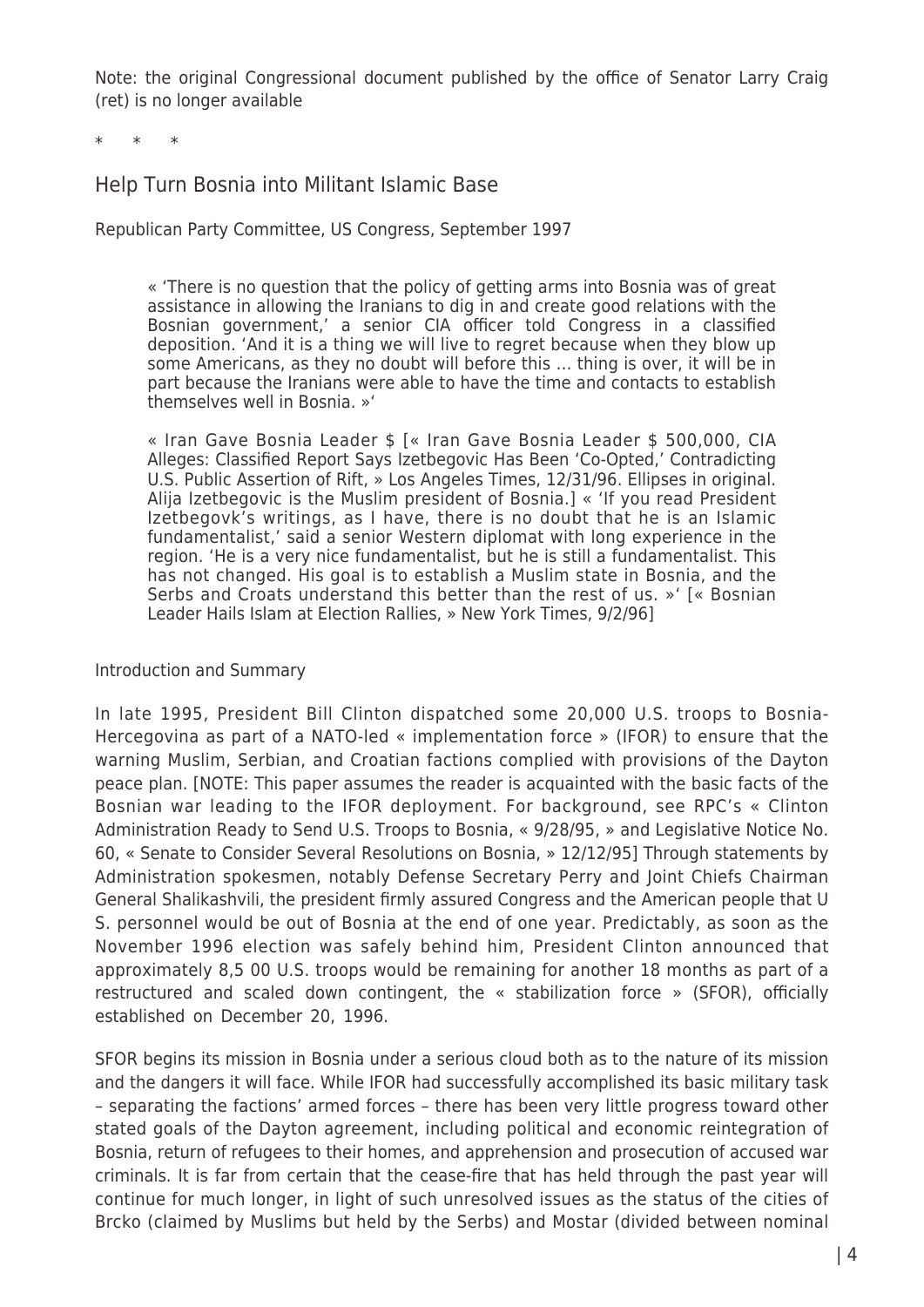Muslim and Croat allies, both of which are currently being armed by the Clinton Administration). Moreover, at a strength approximately one-third that of its predecessor, SFOR may not be in as strong a position to deter attacks by one or another of the Bosnian factions or to avoid attempts to involve it in renewed fighting: « IFOR forces, despite having suffered few casualties, have been vulnerable to attacks from all of the contending sides over the year of the Dayton mandate. As a second mandate [Dayton mandate. As a second mandate [i.e., SFOR] evolves, presumably maintaining a smaller force on the ground, the deterrent effect which has existed may well become less compelling and vulnerabilities of the troops will increase. » [« Military Security in Bosnia-Herzegovina: Present and Future, » Bulletin of the Atlantic Council of the United States, 12/18/96]

# The Iranian Connection

Perhaps most threatening to the SFOR mission – and more importantly, to the safety of the American personnel serving in Bosnia – is the unwillingness of the Clinton Administration to come clean with the Congress and with the American people about its complicity in the delivery of weapons from Iran to the Muslim government in Sarajevo.

That policy, personally approved by Bill Clinton in April 1994 at the urging of CIA Directordesignate (and then-NSC chief) Anthony Lake and the U.S. ambassador to Croatia Peter Galbraith, has, according to the Los Angeles Times (citing classified intelligence community sources), « played a central role in the dramatic increase in Iranian influence in Bosnia. »

Further, according to the Times, in September 1995 National Security Agency analysts contradicted Clinton Administration claims of declining Iranian influence, insisting instead that « Iranian Revolutionary Guard personnel remain active throughout Bosnia. » Likewise, « CIA analysts noted that the Iranian presence was expanding last fall, » with some ostensible cultural and humanitarian activities « known to be fronts » for the Revolutionary Guard and Iran's intelligence service, known as VEVAK, the Islamic revolutionary successor to the Shah's SAVAK. [[LAT, 12/31/96] At a time when there is evidence of increased willingness by pro-Iranian Islamic militants to target American assets abroad – as illustrated by the June 1996 car-bombing at the Khobar Towers in Dhahran, Saudi Arabia, that killed 19 American airmen, in which the Iranian government or pro-Iranian terrorist organizations are suspected [« U.S. Focuses Bomb Probe on Iran, Saudi Dissident, » Chicago Tribune, 11/4/96] – it is irresponsible in the extreme for the Clinton Administration to gloss over the extent to which its policies have put American personnel in an increasingly vulnerable position while performing an increasingly questionable mission.

# Three Key Issues for Examination

This paper will examine the Clinton policy of giving the green light to Iranian arms shipments to the Bosnian Muslims, with serious implications for the safety of U.S. troops deployed there. (In addition, RPC will release a general analysis of the SFOR mission and the Clinton Administration's request for supplemental appropriations to fund it in the near future.) Specifically, the balance of this paper will examine in detail the three issues summarized below:

1. The Clinton Green Light to Iranian Arms Shipments (page 3): In April 1995, President Clinton gave the government of Croatia what has been described by Congressional committees as a « green light » for shipments of weapons from Iran and other Muslim countries to the Muslim-led government of Bosnia. The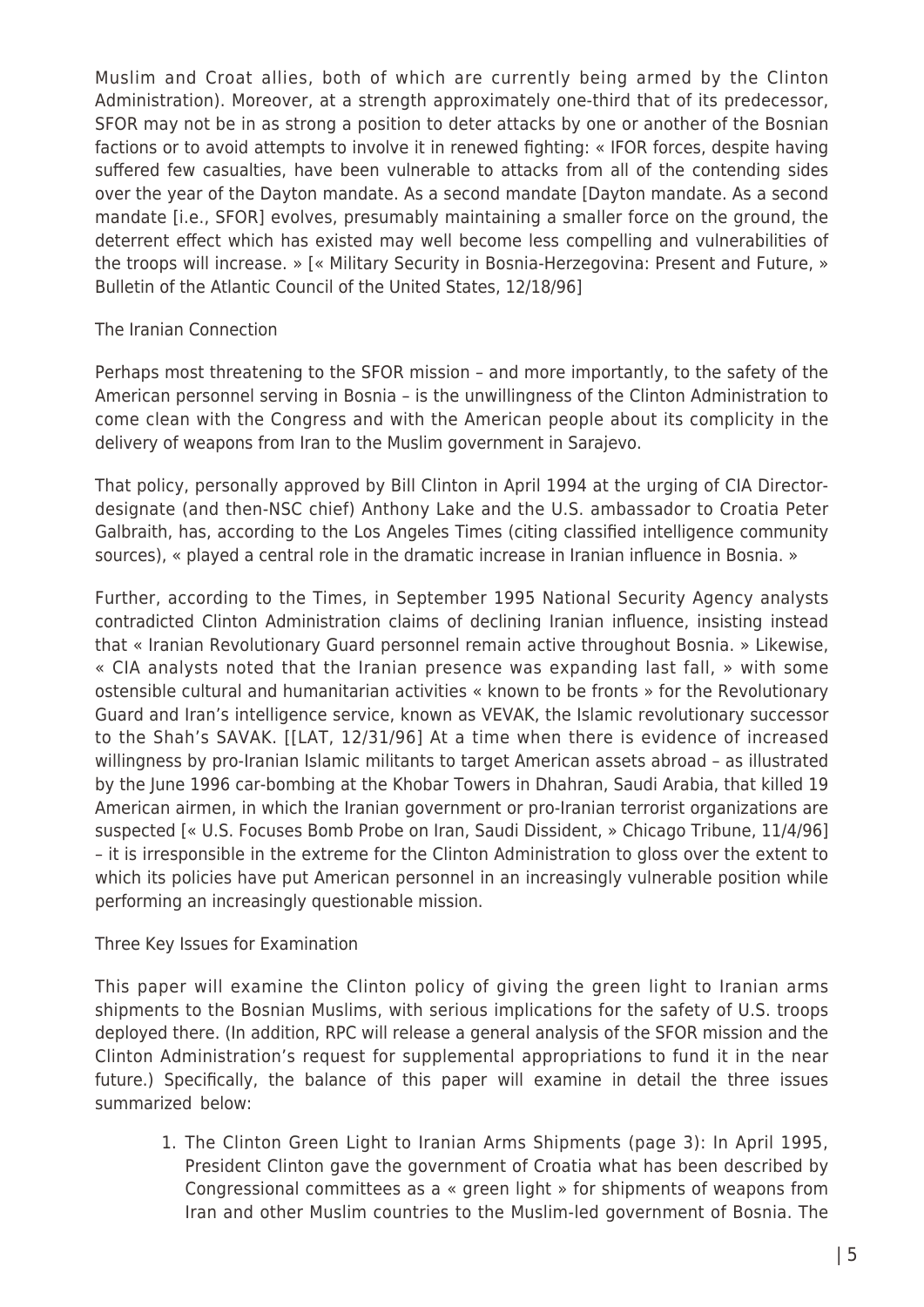policy was approved at the urging of NSC chief Anthony Lake and the U.S. ambassador to Croatia Peter Galbraith. The CIA and the Departments of State and Defense were kept in the dark until after the decision was made.

- 2. The Militant Islamic Network (page 5): Along with the weapons, Iranian Revolutionary Guards and VEVAK intelligence operatives entered Bosnia in large numbers, along with thousands of mujahedin (« holy warriors ») from across the Muslim world. Also engaged in the effort were several other Muslim countries (including Brunei, Malaysia, Pakistan, Saudi Arabia, Sudan, and Turkey) and a number of radical Muslim organizations. For example, the role of one Sudanbased « humanitarian organization, » called the Third World Relief Agency, has been well documented. The Clinton Administration's « hands-on » involvement with the Islamic network's arms pipeline included inspections of missiles from Iran by U.S. government officials.
- 3. The Radical Islamic Character of the Sarajevo Regime (page 8): Underlying the Clinton Administration's misguided green light policy is a complete misreading of its main beneficiary, the Bosnian Muslim government of Alija Izetbegovic. Rather than being the tolerant, multiethnic democratic government it pretends to be, there is clear evidence that the ruling circle of Izetbegovic's party, the Party of Democratic Action (SDA), has long been guided by the principles of radical Islam. This Islamist orientation is illustrated by profiles of three important officials, including President Izetbegovic himself; the progressive Islamization of the Bosnian army, including creation of native Bosnian mujahedin units; credible claims that major atrocities against civilians in Sarajevo were staged for propaganda purposes by operatives of the Izetbegovic government; and suppression of enemies, both non-Muslim and Muslim.

The Clinton Green Light to Iranian Arms Shipments

Both the Senate Intelligence Committee and the House Select Subcommittee to Investigate the United States Role in Iranian Arms Transfers to Croatia and Bosnia issued reports late last year. (The Senate report, dated November 1996, is unclassified. The House report is classified, with the exception of the final section of conclusions, which was released on October 8, 1996; a declassified version of the full report is expected to be released soon.) The reports, consistent with numerous press accounts, confirm that on April 27, 1994, President Clinton directed Ambassador Galbraith to inform the government of Croatia that he had « no instructions » regarding Croatia's decision whether or not to permit weapons, primarily from Iran, to be transshipped to Bosnia through Croatia. (The purpose was to facilitate the acquisition of arms by the Muslim-led government in Sarajevo despite the arms embargo imposed on Yugoslavia by the U.N. Security Council.) Clinton Administration officials took that course despite their awareness of the source of the weapons and despite the fact that the Croats (who were themselves divided on whether to permit arms deliveries to the Muslims) would take anything short of a U.S. statement that they should not facilitate the flow of Iranian arms to Bosnia as a « green light. »

The green light policy was decided upon and implemented with unusual secrecy, with the CIA and the Departments of State and Defense only informed after the fact. [« U.S. Had Options to Let Bosnia Get Arms, Avoid Iran, » Los Angeles Times, 7/14/96] Among the key conclusions of the House Subcommittee were the following (taken from the unclassified section released on October 8):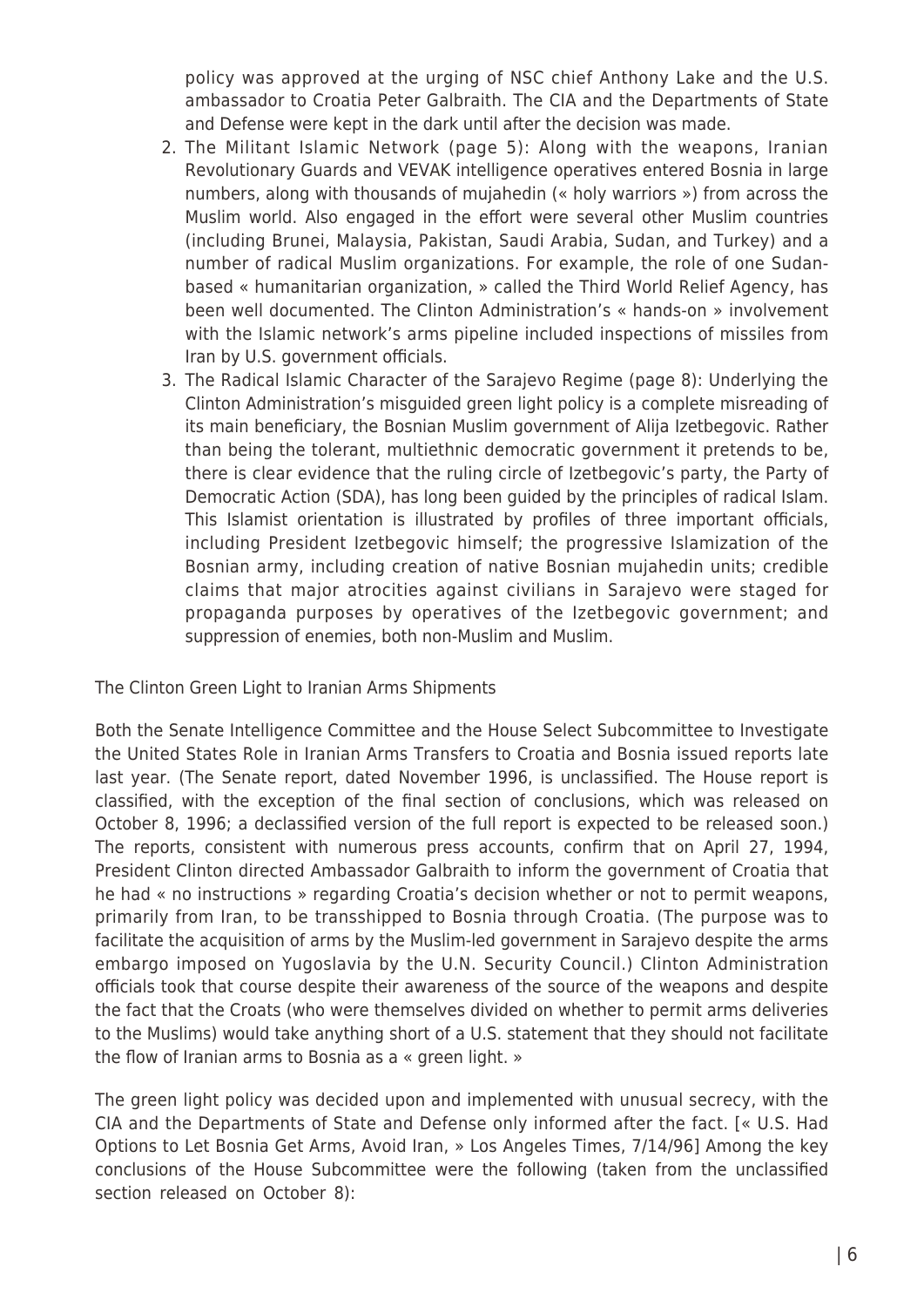- « The President and the American people were poorly served by the Administration officials who rushed the green light decision without due deliberation. full information and an adequate consideration of the consequences. » (page 202)
- « The Administration's efforts to keep even senior US officials from seeing its 'fingerprints' on the green light policy led to confusion and disarray within the government. » (page 203)
- « The Administration repeatedly deceived the American people about its Iranian green light policy. » (page 204)

Clinton, Lake, and Galbraith Responsible

Who is ultimately accountable for the results of his decision – two Clinton Administration officials bear particular responsibility: Ambassador Galbraith and then-NSC Director Anthony Lake, against both of whom the House of Representatives has referred criminal charges to the Justice Department. Mr. Lake, who personally presented the proposal to Bill Clinton for approval, played a central role in preventing the responsible congressional committees from knowing about the Administration's fateful decision to acquiesce in radical Islamic Iran's effort to penetrate the European continent through arms shipments and military cooperation with the Bosnian government. » [« 'In Lake We Trust'? Confirmation Make-Over Exacerbates Senate Concerns About D.C.I.-Desipate's Candor, Reliability, » Center for Security Policy, Washington, D.C., 1/8/97]

His responsibility for the operation is certain to be a major hurdle in his effort to be confirmed as CIA Director: « The fact that Lake was one of the authors of the duplicitous policy in Bosnia, which is very controversial and which has probably helped strengthen the hand of the Iranians, doesn't play well, » stated Senate Intelligence Chairman Richard Shelby. [« Lake to be asked about donation, » Washington Times, 1/2/97]

For his part, Ambassador Galbraith was the key person both in conceiving the policy and in serving as the link between the Clinton Administration and the Croatian government; he also met with Imam Sevko Omerbasic, the top Muslim cleric in Croatia, « who the CIA says was an intermediary for Iran. » [« Fingerprints: Arms to Bosnia, the real story, » The New Republic, 10/28/96; see also LAT 12/23/96] As the House Subcommittee concluded (page 206): « There is evidence that Ambassador Galbraith may have engaged in activities that could be characterized as unauthorized covert action. » The Senate Committee (pages 19 and 20 of the report) was unable to agree on the specific legal issue of whether Galbraith's actions constituted a « covert action » within the definition of section 503(e) of the National Security Act of 1947 (50 U.S.C. Sec. 413(e)), as amended, defined as « an activity or activities … to influence political, economic, or military conditions abroad, where it is intended that the role of the United States Government will not be apparent or acknowledged publicly. »

The Militant Islamic Network

The House Subcommittee report also concluded (page 2):

« The Administration's Iranian green light policy gave Iran an unprecedented foothold in Europe and has recklessly endangered American lives and US strategic interests. » Further – » … The Iranian presence and influence [ » … The Iranian presence and influence [in Bosnia] jumped radically in the months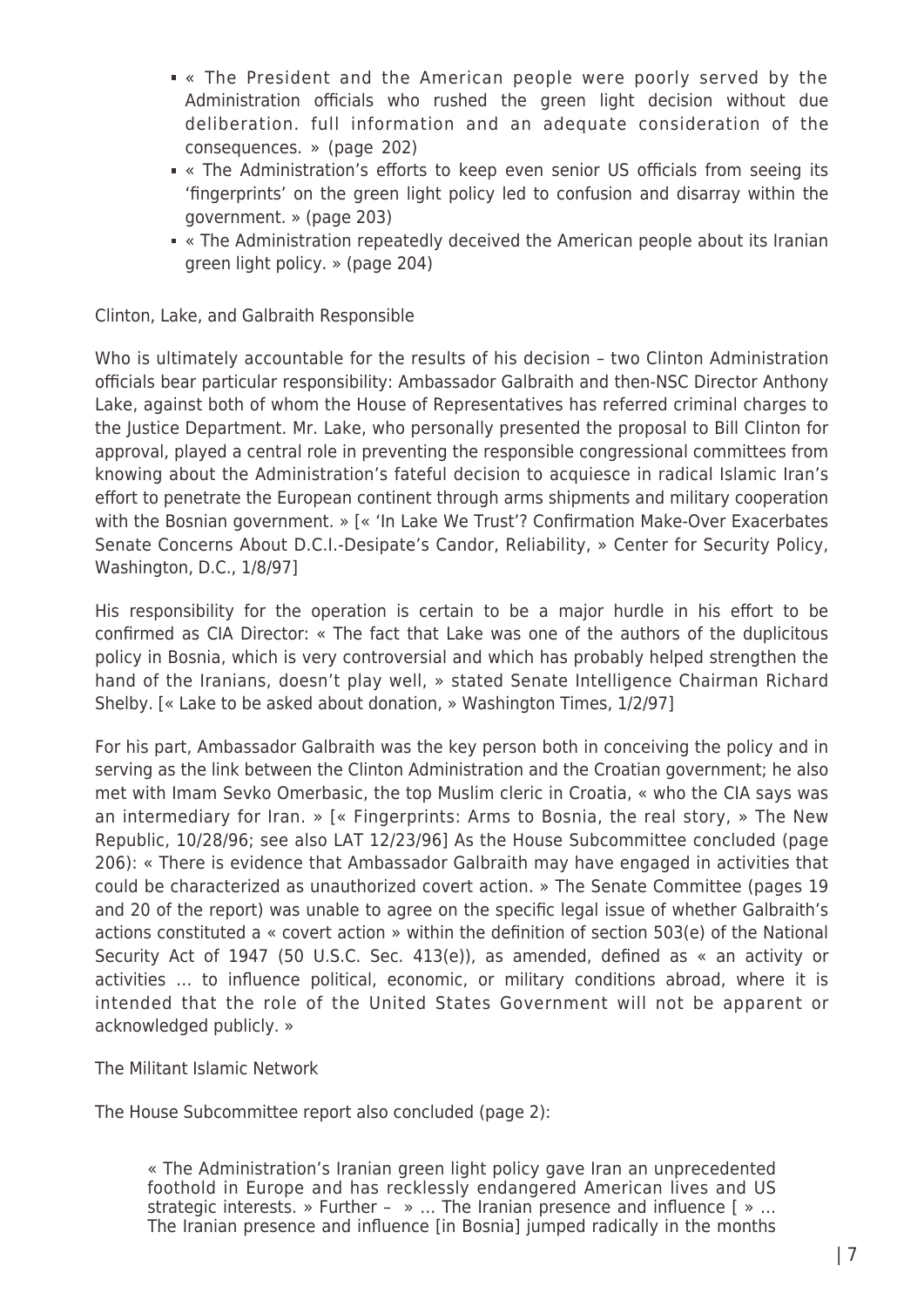following the green light. Iranian elements infiltrated the Bosnian government and established close ties with the current leadership in Bosnia and the next generation of leaders. Iranian Revolutionary Guards accompanied Iranian weapons into Bosnia and soon were integrated in the Bosnian military structure from top to bottom as well as operating in independent units throughout Bosnia. The Iranian intelligence service [intelligence service [VEVAK] ran wild through the area developing intelligence networks, setting up terrorist support systems, recruiting terrorist 'sleeper' agents and agents of influence, and insinuating itself with the Bosnian political leadership to a remarkable degree. The Iranians effectively annexed large portions of the Bosnian security apparatus [known as the Agency for Information and Documentation (AID)] to act as their intelligence and terrorist surrogates. This extended to the point of jointly planning terrorist activities. The Iranian embassy became the largest in Bosnia and its officers were given unparalleled privileges and access at every level of the Bosnian government. » (page 201)

#### Not Just the Iranians

To understand how the Clinton green light would lead to this degree of Iranian influence, it is necessary to remember that the policy was adopted in the context of extensive and growing radical Islamic activity in Bosnia. That is, the Iranians and other Muslim militants had long been active in Bosnia; the American green light was an important political signal to both Sarajevo and the militants that the United States was unable or unwilling to present an obstacle to those activities – and, to a certain extent, was willing to cooperate with them. In short, the Clinton Administration's policy of facilitating the delivery of arms to the Bosnian Muslims made it the de facto partner of an ongoing international network of governments and organizations pursuing their own agenda in Bosnia: the promotion of Islamic revolution in Europe. That network involves not only Iran but Brunei, Malaysia, Pakistan, Saudi Arabia, Sudan (a key ally of Iran), and Turkey, together with front groups supposedly pursuing humanitarian and cultural activities.

For example, one such group about which details have come to light is the Third World Relief Agency (TWRA), a Sudan-based, phoney humanitarian organization which has been a major link in the arms pipeline to Bosnia. [« How Bosnia's Muslims Dodged Arms Embargo: Relief Agency Brokered Aid From Nations, Radical Groups, » Washington Post, 9/22/96; see also « Saudis Funded Weapons For Bosnia, Official Says: \$ 300 Million Program Had U.S. 'Stealth Cooperation', » Washington Post, 2/2/96] TWA is believed to be connected with such fixtures of the Islamic terror network as Sheik Omar Abdel Rahman (the convicted mastermind behind the 1993 World Trade Center bombing) and Osama Binladen, a wealthy Saudi emigre believed to bankroll numerous militant groups. [WP, 9/22/96] (Sheik Rahman, a native of Egypt, is currently in prison in the United States; letter bombs addressed to targets in Washington and London, apparently from Alexandria, Egypt, are believed connected with his case. Binladen was a resident in Khartoum, Sudan, until last year; he is now believed to be in Afghanistan, « where he has issued statements calling for attacks on U.S. forces in the Persian Gulf. » [on U.S. forces in the Persian Gulf. » [WP, 9/22/96])

The Clinton Administration 's « Hands-On » Help

The extent to which Clinton Administration officials, notably Ambassador Galbraith, knowingly or negligently, cooperated with the efforts of such front organizations is unclear. For example, according to one intelligence account seen by an unnamed U.S. official in the Balkans, « Galbraith 'talked with representatives of Muslim countries on payment for arms that would be sent to Bosnia,' … [would be sent to Bosnia,' … [T]he dollar amount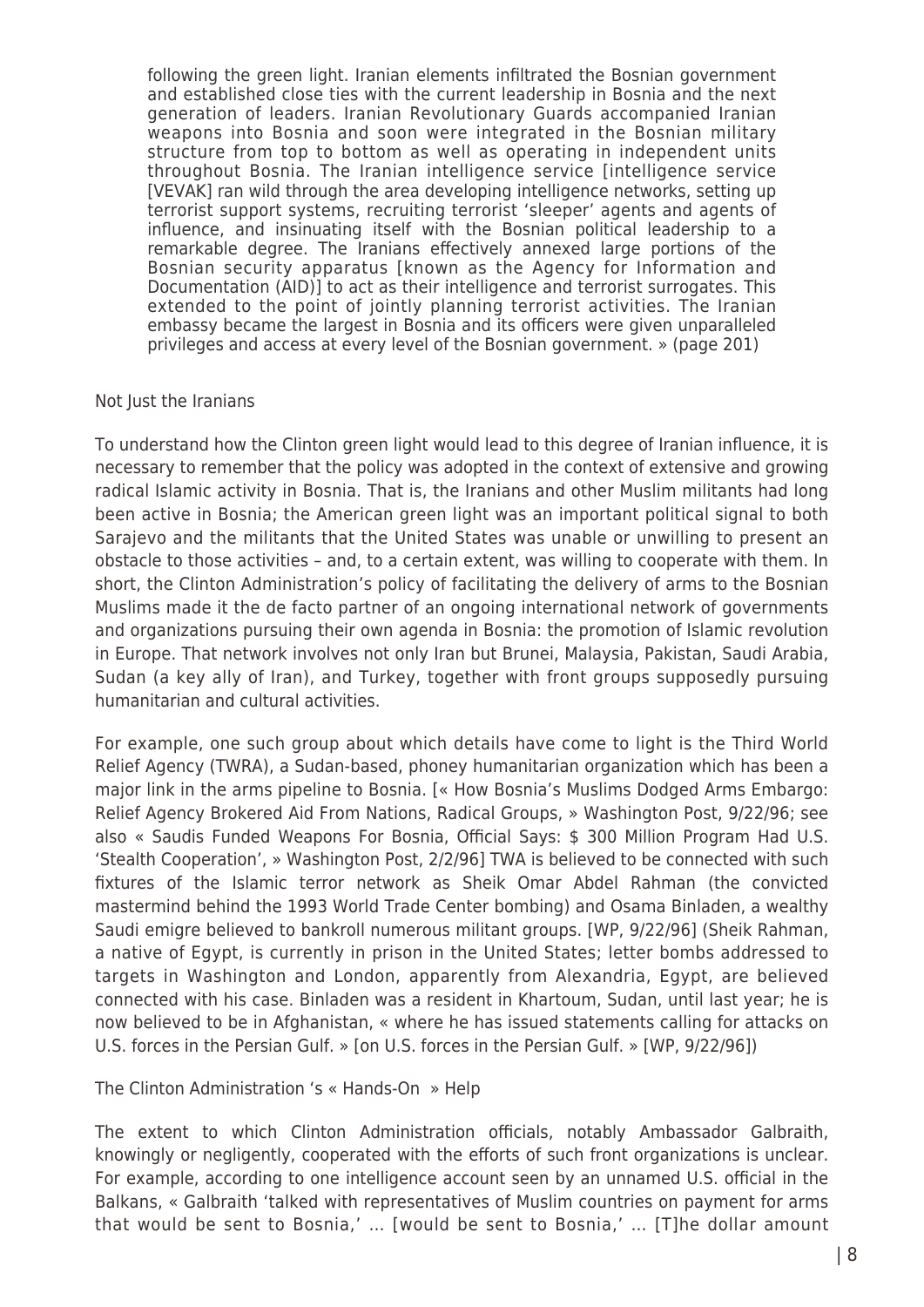mentioned in the report was \$ 500 million-\$ 800 million. The U.S. official said he also saw subsequent 'operational reports' in 1995 on almost weekly arms shipments of automatic weapons, rocket-propelled grenade launchers, anti-armor rockets and TOW missiles. » [TNR, 10/28/96] The United States played a disturbingly « hands-on » role, with, according to the Senate report (page 19), U.S. government personnel twice conducting inspections in Croatia of missiles en route to Bosnia. Further —

« The U.S. decision to send personnel to Croatia to inspect rockets bound for Bosnia is … subject to varying interpretations. It may have been simply a straightforward effort to determine whether chemical weapons were being shipped into Bosnia. It was certainly, at least in part, an opportunity to examine a rocket in which the United States had some interest. But it may also have been designed to ensure that Croatia would not shut down the pipeline. » (page 21)

The account in The New Republic points sharply to the latter explanation: « Enraged at Iran's apparent attempt to slip super weapons past Croat monitors, the Croatian defense minister nonetheless sent the missiles on to Bosnia 'just as Peter [i.e., Ambassador Galbraith] told us to do,' sources familiar with the episode said. » [episode said. » [TNR, 10/28/96] In short, the Clinton Administration's connection with the various players that made up the arms network seems to have been direct and intimate.

# The Mujahedin Threat

In addition to (and working closely with) the Iranian Revolutionary Guards and VEVAK intelligence are members of numerous radical groups known for their anti-Western orientation, along with thousands of volunteer mujahedin (« holy warriors ») from across the Islamic world. From the beginning of the NATO- led deployment, the Clinton Administration has given insufficient weight to military concerns regarding the mujahedin presence in Bosnia as well as the danger they pose to American personnel. Many of the fighters are concentrated in the so-called « green triangle » (the color green symbolizes Islam) centered on the town of Zenica in the American IFOR/SFOR zone but are also found throughout the country.

The Clinton Administration has been willing to accept Sarajevo's transparently false assurances of the departure of the foreign fighters based on the contention that they have married Bosnian women and have acquired Bosnian citizenship — and thus are no longer « foreign »! or, having left overt military units to join « humanitarian, » « cultural, » or « charitable » organizations, are no longer « fighters. » [See « Foreign Muslims Fighting in Bosnia Considered 'Threat' to U.S. Troops, » Washington Post, 11/30/95; « Outsiders Bring Islamic Fervor To the Balkans, » New York Times, 9/23/96; « Islamic Alien Fighters Settle in Bosnia, » Pittsburgh PostGazette, 9/23/96; « Mujahideen rule Bosnian villages: Threaten NATO forces, non-Muslims, » Washington Times, 9/23/96; and Yossef Bodansky, Offensive in the Balkans (November 1995) and Some Call It Peace (August 1996), International Media Corporation, Ltd., London. Bodansky, an analyst with the House Republican Task Force on Terrorism and Unconventional Warfare, is an internationally recognized authority on Islamic terrorism.] The methods employed to qualify for Bosnian citizenship are themselves problematic: « Islamic militants from Iran and other foreign countries are employing techniques such as forced marriages, kidnappings and the occupation of apartments and houses to remain in Bosnia in violation of the Dayton peace accord and may be a threat to U.S. forces. » [« Mujaheddin Remaining in Bosnia: Islamic Militants Strongarm Civilians, Defy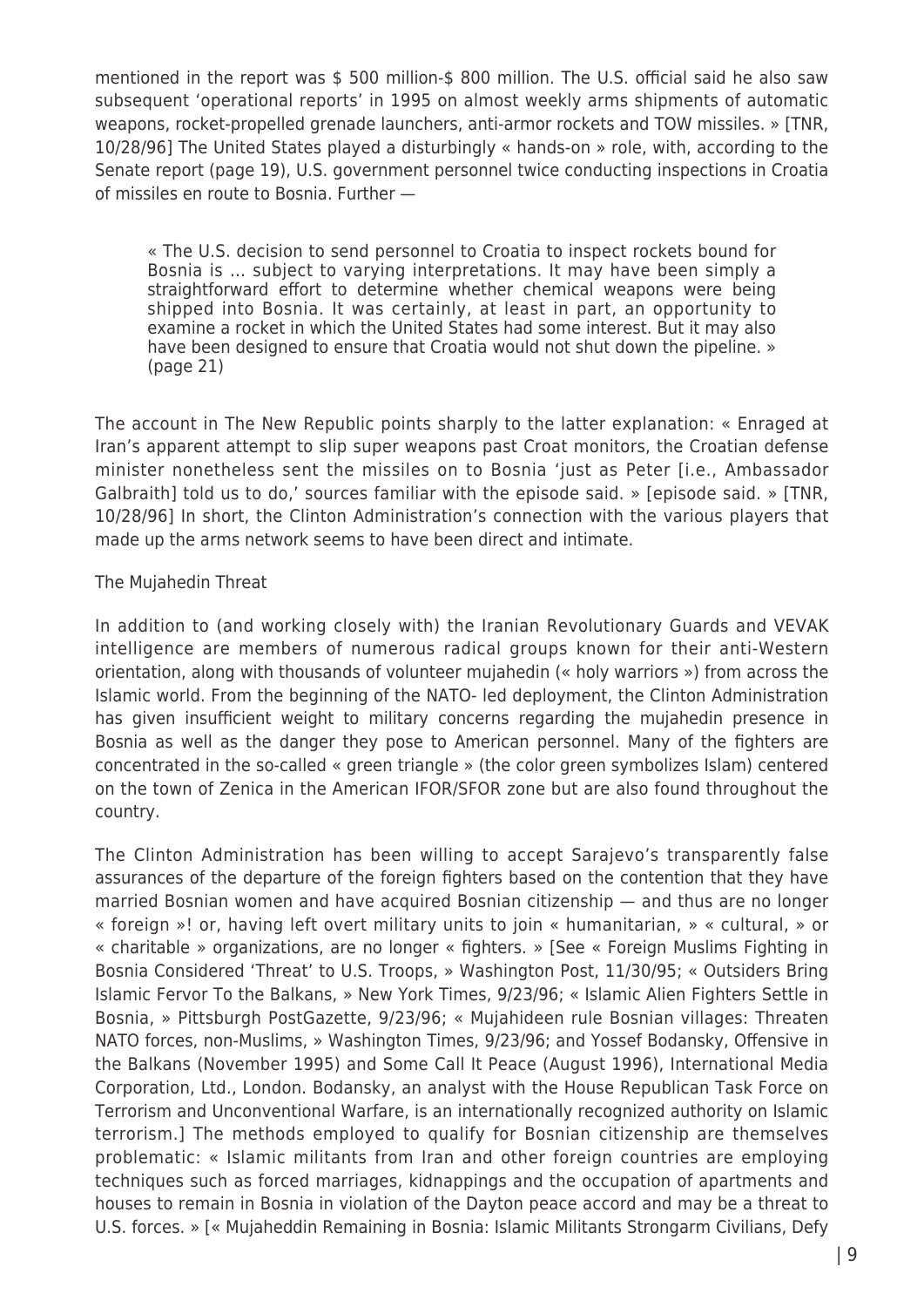The threat presented by the mujahedin to IFOR (and now, to SFOR) – contingent only upon the precise time their commanders in Tehran or Sarajevo should choose to activate them has been evident from the beginning of the NATO-led deployment. For example, in February 1996 NATO forces raided a terrorist training camp near the town of Fojnica, taking into custody 11 men (8 Bosnian citizens – two of whom may have been naturalized foreign mujahedin and three Iranian instructors); also seized were explosives « built into small children's plastic toys, including a car, a helicopter and an ice cream cone, » plus other weapons such as handguns, sniper rifles, grenade launchers, etc. The Sarajevo government denounced the raid, claiming the facility was an « intelligence service school »; the detainees were released promptly after NATO turned them over to local authorities. [« NATO Captures Terrorist Training Camp, Claims Iranian Involvement, » Associated Press, 2/16/96; « Bosnian government denies camp was for terrorists, » Reuters, 2/16/96; Bodansky Some Call It Peace, page 56] In May 1996, a previously unknown group called « Bosnian Islamic Jihad » (Jihad means « holy war »,) threatened attacks on NATO troops by suicide bombers, similar to those that had recently been launched in Israel. [« Jihad Threat in Bosnia Alarms NATO, » The European, 5/9/96]

# Stepping-Stone to Europe

The intended targets of the mujahedin network in Bosnia are not limited to that country but extend to Western Europe. For example, in August 1995, the conservative Paris daily Le Figaro reported that French security services believe that ,Islamic fundamentalists from Algeria have set up a security network across Europe with fighters trained in Afghan gerrilla camps and [[in] southern France while some have been tested in Bosnia. » [[(London) Daily Telegraph, 8/17/95]

Also, in April 1996, Belgian security arrested a number of Islamic militants, including two native Bosnians, smuggling weapons to Algerian guerrillas active in France. [in France. [Intelligence Newsletter, Paris, 5/9/96 (No. 287)] Finally, also in April 1996, a meeting of radicals aligned with HizbAllah (« Party of God »), a pro-Iran group based in Lebanon, set plans for stepping up attacks on U.S. assets on all continents; among those participating was an Egyptian, Ayman al- Zawahiri, who « runs the Islamist terrorist operations in Bosnia-Herzegovina from a special headquarters in Sofa, Bulgaria. His forces are already deployed throughout Bosnia, ready to attack US and other I-FOR (NATO Implementation Force) targets. » [« States- Sponsored Terrorism and The Rise of the HizbAllah International, » Defense and Foreign Affairs and Strategic Policy, London, 8/31/96 Finally, in December 1996, French and Belgain security arrested several would-be terrorists trained at Iranian-run camps in Bosnia.[« Terrorism: The Bosnian Connection, » (Paris) L'Express, 12/26/96]

The Radical Islamic Character of the Sarajevo Regime

Underlying the Clinton Administration's misguided policy toward Iranian influence in Bosnia is a fundamental misreading of the true nature of the Muslim regime that benefited from the Iran/Bosnia arms policy.

« The most dubious of all Bosniac [i.e., Bosnian Muslim] claims pertains to the self-serving commercial that the government hopes to eventually establish a multiethnic liberal democratic society. Such ideals may appeal to a few members of Bosnia's ruling circles as well as to a generally secular populace,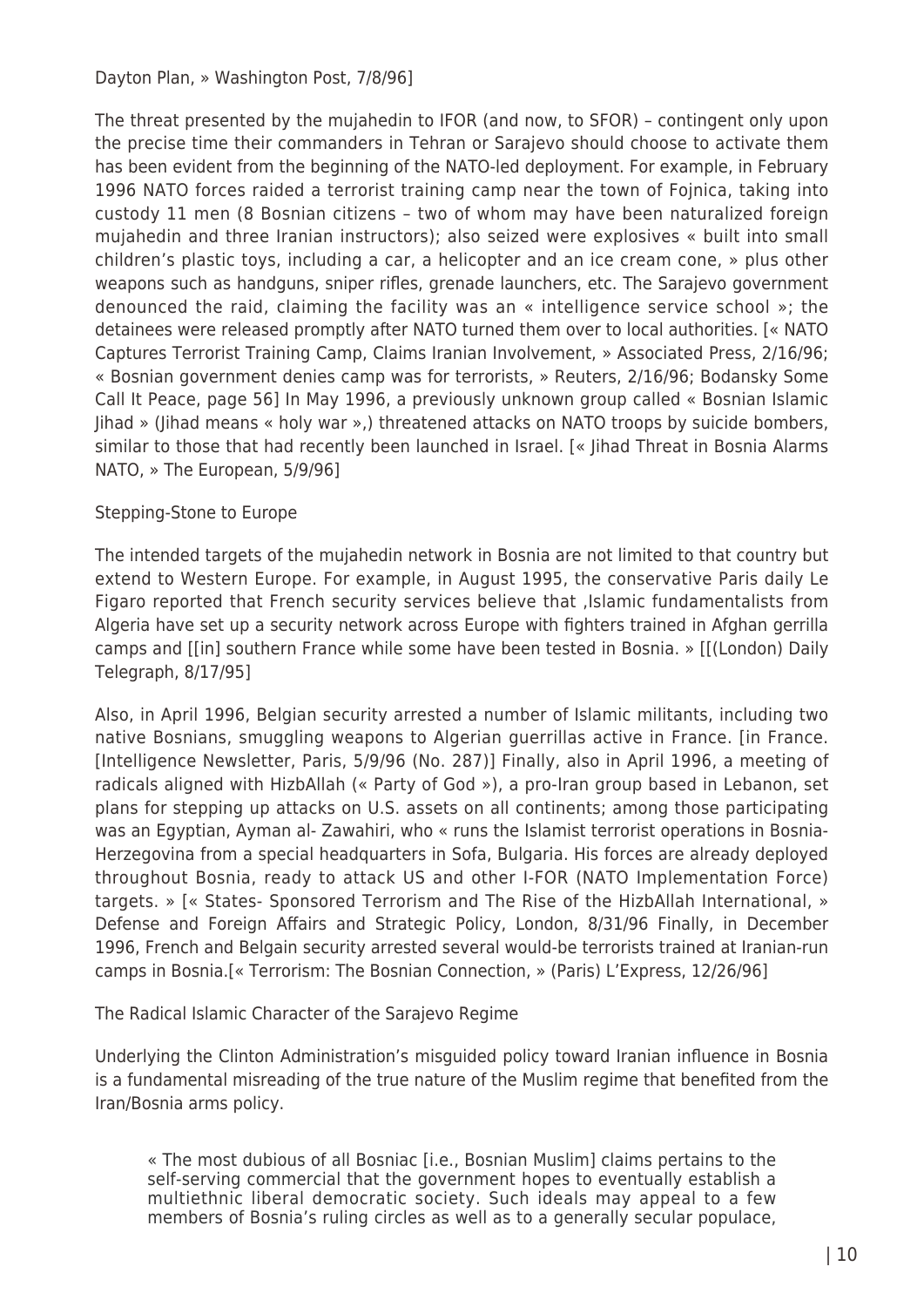but President Izethbegovic and his cabal appear to harbor much different private intentions and goals. » [« Selling the Bosnia Myth to America: Buyer Beware, » Lieutenant Colonel John E. Sray, USA, U.S. Army Foreign Military Studies Office, Fort Leavenworth, KS, October 1995]

The evidence that the leadership of the ruling Party of Democratic Action (SDA), and consequently, the Sarajevo-based government, has long been motivated by the principles of radical Islam is inescapable. The following three profiles are instructive:

Alija Izetbegovic: Alija Izetbegovic, current Bosnian president and head of the SDA, in 1970 authored the radical « Islamic Declaration, » which calls for « the Islamic movement » to start to take power as soon as it can Overturn « the existing non- Muslim government…[Muslim government…[and] build up a new Islamic one, » to destroy non-Islamic institutions (« There can be neither peace nor coexistence between the Islamic religion and non-Islamic social institutions'), and to create an international federation of Islamic states. [The Islamic Declaration: A Programme for the Islamization of Muslims and the Muslim Peoples, Sarajevo, in English, 19901 Izetbegovic's radical pro-Iran associations go back decades:

« At the center of the Iranian system in Europe is Bosnia-Hercegovina. » President, Alija Izetbegovic, . . . who is committed to the establishment Of an Islamic Republic in Bosnia- Hercegovina. » [« Iran's European Springboard? », House Republican Task Force on Terrorism and Unconventional Warfare, 9/1/92

The Task Force report further describes Izetbegovic's contacts with Iran and Libya in 1991, before the Bosnian war began; he is also noted as a « fundamentalist Muslim » and a member of the « Fedayeen of Islam » organization, an Iran-based radical group dating to the 1930s and which by the late 1960s had recognized the leadership of the Ayatollah Khomeini (then in exile from the Shah). Following Khomeini's accession to power in 1979, Izetbegovic stepped-up his efforts to establish Islamic power in Bosnia and was jailed by the communists in 1983. Today, he is open and unapologetic about his links to Iran:

« Perhaps the most telling detail of the [detail of the [SDA's September 1, 1996] campaign rally … was the presence of the Iranian Ambassador and his Bosnian and Iranian bodyguards, who sat in the shadow of the huge birchwood platform…. As the only foreign diplomat [platform…. As the only foreign diplomat [present], indeed the only foreigner traveling in the President's [only foreigner traveling in the President's [i.e., Izetbegovic's] heavily guarded motorcade of bulky four-wheel drive jeeps, he lent a silent Islamic imprimatur to the event, one that many American and European supporters of the Bosnian Government are trying hard to ignore or dismiss. » [trying hard to ignore or dismiss. » [NYT, 9/2/96]

During the summer 1996 election campaign, the Iranians delivered to him, in two suitcases, \$ 500,000 in cash; Izetbegovic « is now 'literally on their [on their [i.e., the Iranians'] payroll,' according to a classified report based on the CIA's analysis of the issue. » LAT, 12/31/96. See also « Iran Contributed \$ [LAT, 12/31/96. See also « Iran Contributed \$ 500,000 to Bosnian President's Election Effort, U.S. Says, » New York Times, 1/l/97, and Washington Times, 1/2/97] Adil Zulfikarpasic, a Muslim co- founder of the SDA, broke with Izetbegovic in late 1990 due to the increasingly overt fundamentalist and pro-Iranian direction of the party. [See Milovan Djilas, Bosnjak: Adil Zulfikarpasic, Zurich, 1994]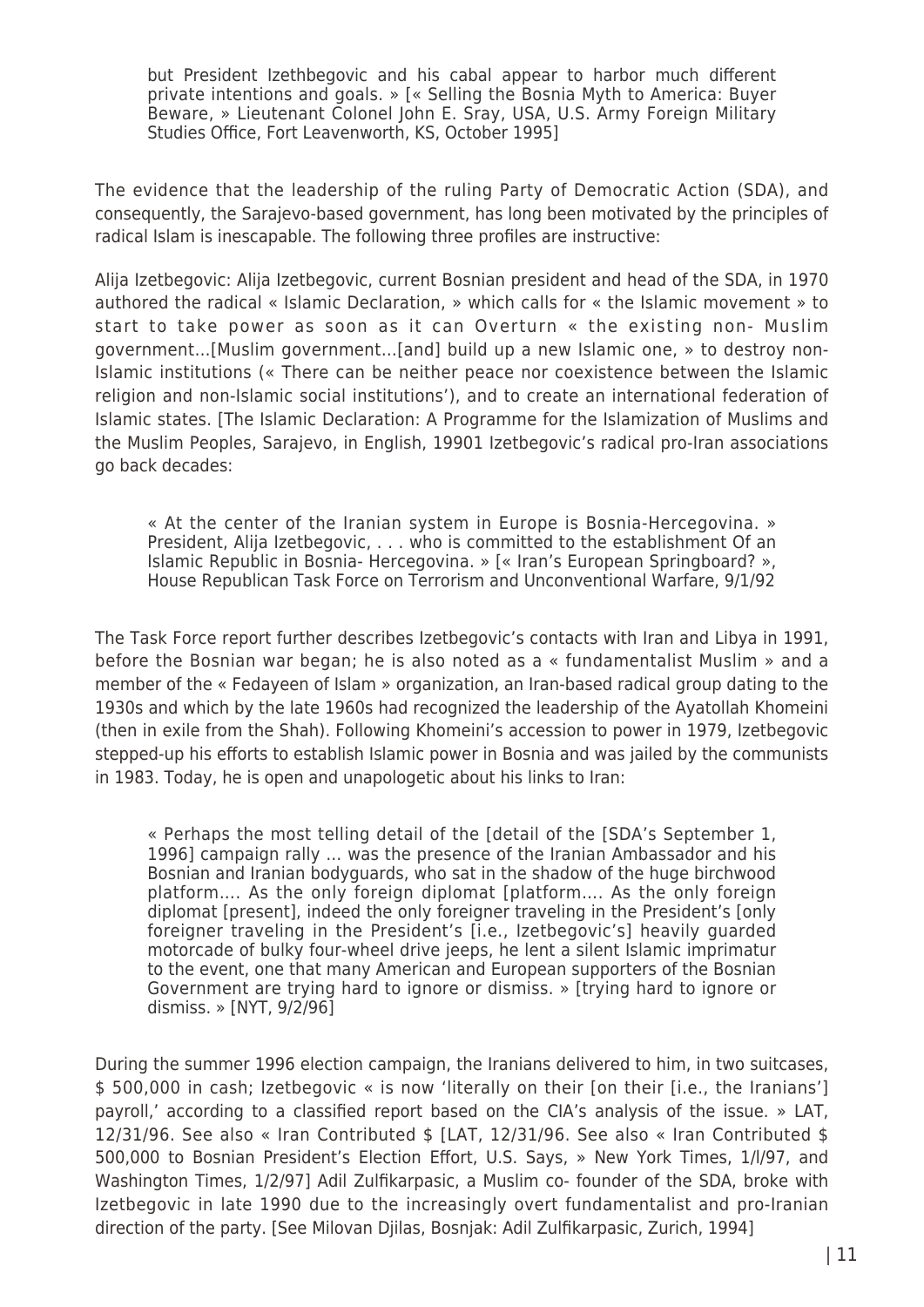Hassan (or Hasan) Cengic: Until recently, deputy defense minister (and now cosmetically reassigned to a potentially even more dangerous job in refugee resettlement at the behest of the Clinton Administration), Cengic, a member of a powerful clan headed by his father, Halid Cengic, is an Islamic cleric who has traveled frequently to Tehran and is deeply involved in the arms pipeline. [« Bosnian Officials Involved in Arms Trade Tied to Radical States, » Washington Post, 9/22/96] Cengic was identified by Austrian police as a member of TWRA's supervisory board,

« a fact confirmed by its Sudanese director, Elfatih Hassanein, in a 1994 interview with (lazi Husrev Beg, an Islamic affairs magazine. Cengic later became the key Bosnian official involved in setting up a weapons pipeline from Iran…. Cengic … is a longtime associate of Izetbegovic's. He was one of the codefendants in Izetbegovic's 1983 trial for fomenting Muslim nationalism in what was then Yugoslavia. Cengic was given a 10- year prison term, most of which he did not serve. In trial testimony Cengic was said to have been traveling to Iran since 1983. Cengic lived in Tehran and Istanbul during much of the war, arranging for weapons to be smuggled into Bosnia. » [WP, 9/22/961

According to a Bosnian Croat radio profile:

« Hasan's father, Halid Cengic … is the main logistic expert in the Muslim army. All petrodollar donations from the Islamic world and the procurement of arms and military technology for Muslim units went through him. He made so much money out of this business that he is one of the richest Muslims today. Halid Cengic and his two sons, of whom Hasan has been more in the public spotlight, also control the Islamic wing of the intelligence agency AID [Agency for Information and Documentation]. Well informed sources in Sarajevo claim that only Hasan addresses Izetbegovic with 'ti' [second person singular, used as an informal form of address] while all the others address him as 'Mr. President, »' a sign of his extraordinary degree of intimacy with the president.

[BBC Summary of World Broadcasts, 10/28/96, « Radio elaborates on Iranian connection of Bosnian deputy defense minister, » from Croat Radio Herceg-Bosna, Mostar, in Serbo-Croatian, 10/25/96, bracketed text in original] In late 1996, at the insistence of the Clinton Administration, Hassan Cengic was reassigned to refugee affairs. However, in his new capacity he may present an even greater hazard to NATO forces in Bosnia, in light of past incidents such as the one that took place near the village of Celic in November 1996. At that time, in what NATO officers called part of a pattern of « military operations in disguise, » American and Russian IFOR troops were caught between Muslims and Serbs as the Muslims, some of them armed, attempted to encroach on the cease-fire line established by Dayton; commented a NATO spokesman: « We believe this to be a deliberate, orchestrated and provocative move to circumvent established procedures for the return of refugees. » [« Gunfire Erupts as Muslims Return Home, » Washington Post, 11/13/96]

Dzemal Merdan:

« The office of Brig. Gen. Dzemal Merdan is an ornate affair, equipped with an elaborately carved wooden gazebo ringed with red velvet couches and slippers for his guests. A sheepskin prayer mat lies in the comer, pointing toward Mecca. The most striking thing in the chamber is a large flag. It is not the flag of Bosnia, but of Iran. Pinned with a button of the Ayatollah Ruhollah Khomeini, Iran's late Islamic leader, the flag occupies pride of place in Merdan's digs —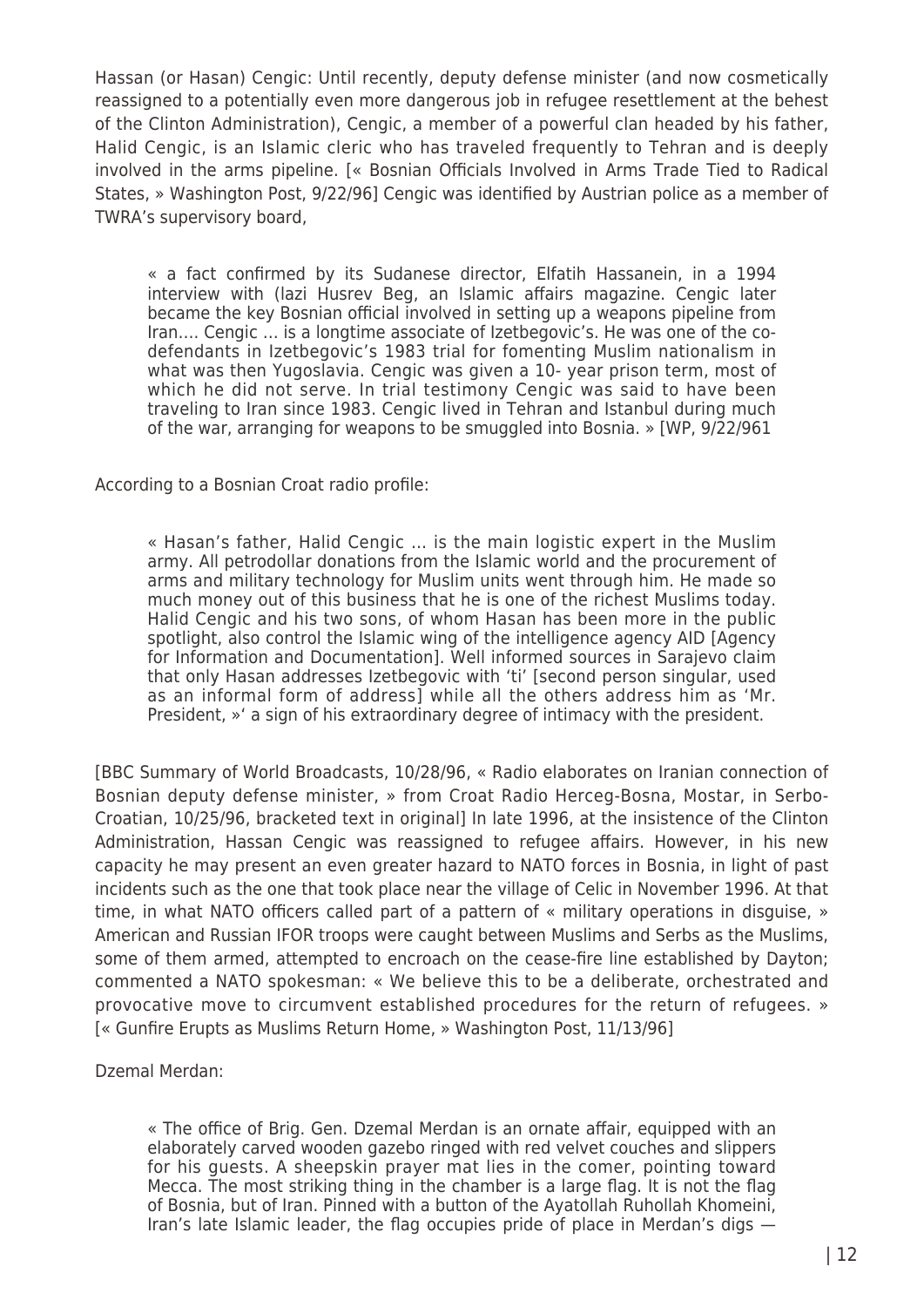displayed in the middle of the gazebo for every visitor to see. Next to it hangs another pennant that of the Democratic Action Party, the increasingly nationalist Islamic organization of President Alija Izetbegovic that dominates Bosnia's Muslim region…. Merdan's position highlights the American dilemma. As head of the office of training and development of the Bosnian army, he is a key liaison figure in the U.S. [liaison figure in the U.S. [arm and train] program…. But Merdan, Western sources say, also has another job — as liaison with foreign Islamic fighters here since 1992 and promoter of the Islamic faith among Bosnia's recruits. Sources identified Merdan as being instrumental in the creation of a brigade of Bosnian soldiers, called the 7th Muslim Brigade, that is heavily influenced by Islam and trained by fighters from Iran's Revolutionary Guards. He has also launched a program, these sources say, to build mosques on military training grounds to teach Islam to Bosnian recruits. In addition, he helped establish training camps in Bosnia where Revolutionary Guards carried out their work. » [« Arming the Bosnians: U.S. Program Would Aid Force Increasingly Linked to Iran, » Washington Post, 1/26/96, emphasis added]

General Merdan is a close associate of both Izetbegovic and Cengic; the central region around Zenica, which was « completely militarized in the first two years of the war » under the control of Merdan's mujahedin, is « under total control of the Cengic family. » [« Who Rules Bosnia and Which Way, » (Sarajevo) Slobodna Bosna, 11/17/96, FBIS translation; Slobodna Bosna is one of the few publications in Muslim-held areas that dares to criticize the policies and personal corruption of the ruling SDA clique.] Merdan's mujahedin were accused by their erstwhile Croat allies of massacring more than 100 Croats near Zenica in late 1993. [« Bosnian Croats vow to probe war crimes by Moslems, » Agence France Presse, 5/12/95]

The Islamization of the Bosnian Army

In cooperation with the foreign Islamic presence, the Izetbegovic regime has revamped its security and military apparatus to reflect its Islamic revolutionary outlook, including the creation of mujahedin units throughout the army; some members of these units have assumed the guise of a shaheed (a « martyr, » the Arabic term commonly used to describe suicide bombers), marked by their white garb, representing a shroud. While these units include foreign fighters naturalized in Bosnia, most of the personnel are now Bosnian Muslims trained and indoctrinated by Iranian and other foreign militants – which also makes it easier for the Clinton Administration to minimize the mujahedin threat, because few of them are « foreigners. »

Prior to 1996, there were three principal mujahedin units in the Bosnian army, the first two of which are headquartered in the American IFOR/SFOR zone: (1) the 7th Muslim Liberation Brigade of the 3rd Corps, headquartered in Zenica; (2) the 9th Muslim Liberation Brigade of the 2nd Corps, headquartered in Travnik (the 2nd Corps is based in Tuzla); and (3) the 4th Muslim Liberation Brigade of the 4th Corps, headquartered in Konjic (in the French zone). [Bodansky, Some Call It Peace, page 401 Particularly ominous, many members of these units have donned the guise of martyrs, indicating their willingness to sacrifice themselves in the cause of Islam. Commenting on an appearance of soldiers from the 7th Liberation Brigade, in Zenica in December 1995, Bodansky writes: « Many of the fighters … were dressed in white coveralls over their uniforms. Officially, these were 'white winter camouflage,' but the green headbands [bearing Koranic verses] these warriors were wearing left no doubt that these were actually Shaheeds' shrouds. » [Some Call It Peace, page 12] The same demonstration was staged before the admiring Iranian ambassador and President Izethbegovic in September 1996, when white winter garb could only be symbolic, not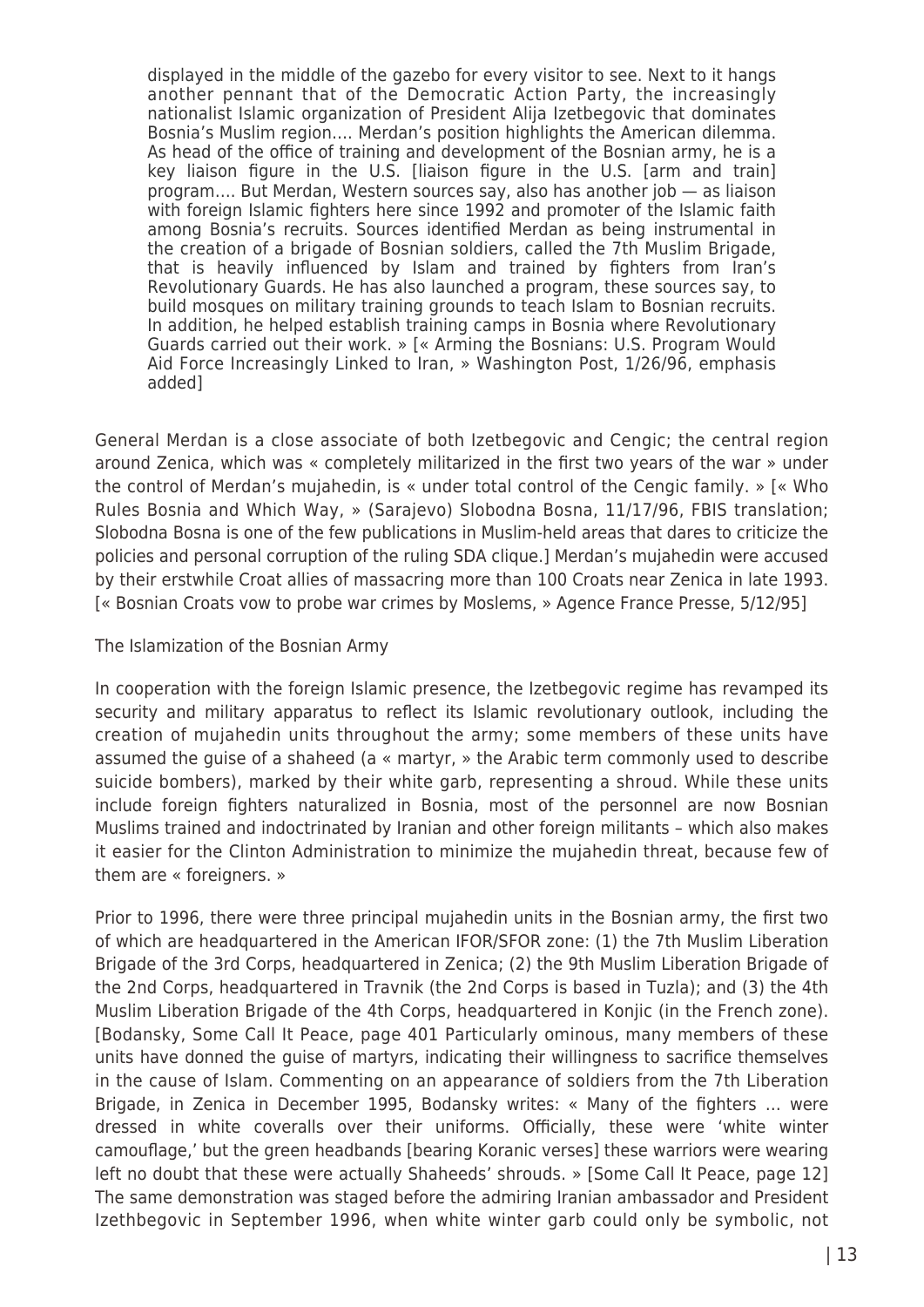functional. [[NYT, 9/2/96] By June 1996, ten more mujahedin brigades had been established, along with numerous smaller « special units' dedicated to covert and terrorist operations; while foreigners are present in all of these units, most of the soldiers are now native Bosnian Muslims. [native Bosnian Muslims. [Some Call It Peace, pages 42-46]

In addition to these units, there exists another group known as the Handzar (« dagger » or 94 scimitar ») Division, described by Bodansky as a « praetorian guard » for President Izetbegovic. « Up to 6000-strong, the Handzar division glories in a fascist culture. They see themselves as the heirs of the SS Handzar division, formed by Bosnian Muslims in 1943 to fight for the Nazis. Their spiritual model was Mohammed Amin al-Husseini, the Grand Mufti of Jerusalem who sided with Hitler. According to LJN officers, surprisingly few of those in charge of the Handzars … seem to speak good Serbo-Croatian. 'Many of them are Albanian, whether from Kosovo [the Serb province where Albanians are the majority] or from Albania itself.' They are trained and led by veterans from Afghanistan and Pakistan, say LTN sources. » [« Albanians and Afghans fight for the heirs to Bosnia's SS past, » (London) Daily Telegraph, 12/29/93, bracketed text in original]

# Self-Inflicted Atrocities

Almost since the beginning of the Bosnian war in the spring of 1992, there have been persistent reports — readily found in the European media but little reported in the United States — that civilian deaths in Muslim-held Sarajevo attributed to the Bosnian Serb Army were in some cases actually inflicted by operatives of the Izetbegovic regime in an (ultimately successful) effort to secure American intervention on Sarajevo's behalf. These allegations include instances of sniping at civilians as well as three major explosions, attributed to Serbian mortar fire, that claimed the lives of dozens of people and, in each case, resulted in the international community's taking measures against the Muslims' Serb enemies. (The three explosions were: (1) the May 27, 1992, « breadline massacre. » which was reported to have killed 16 people and which resulted in economic sanctions on the Bosnian Serbs and rump Yugoslavia; (2) the February 5, 1994, Markale « market massacre, » killing 68 and resulting in selective NATO air strikes and an ultimatum to the Serbs to withdraw their heavy weapons from the area near Sarajevo; and (3) the August 28, 1995 « second market massacre, » killing 37 and resulting in large-scale NATO air strikes, eventually leading to the Dayton agreement and the deployment of IFOR.) When she was asked about such allegations (with respect to the February 1994 explosion) then-U.N. Ambassador and current Secretary of State-designate Madeleine Albright, in a stunning non sequitur, said: « It's very hard to believe any country would do this to their own people, and therefore, although we do not exactly know what the facts are, it would seem to us that the Serbs are the ones that probably have a great deal of responsibility. » [« Senior official admits to secret U.N. report on Sarajevo massacre, » Deutsch Presse-Agentur, 6/6/96, emphasis added]

The fact that such a contention is difficult to believe does not mean it is not true. Not only did the incidents lead to the result desired by Sarajevo (Western action against the Bosnian Serbs), their staging by the Muslims would be entirely in keeping with the moral outlook of Islamic radicalism, which has long accepted the deaths of innocent (including Muslim) bystanders killed in terrorist actions. According to a noted analyst: « The dictum that the end justifies the means is adopted by all fundamentalist organizations in their strategies for achieving political power and imposing on society their own view of Islam. What is important in every action is its niy 'yah, its motive. No means need be spared in the service of Islam as long as one takes action with a pure niy' Yah. » [Amir Taheri, Holy Terror, Bethesda, MD,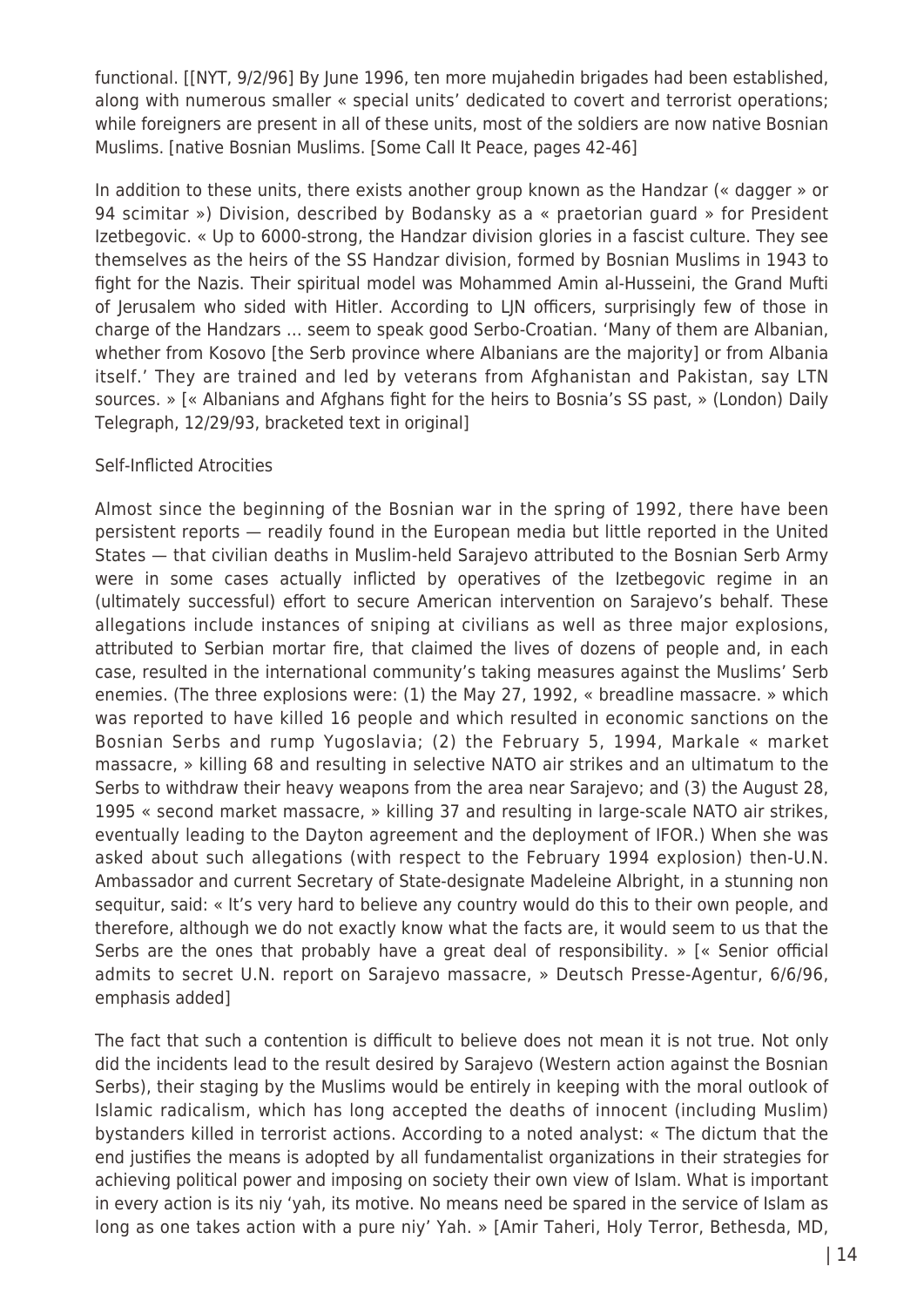1987] With the evidence that the Sarajevo leadership does in fact have a fundamentalist outlook, it is unwarranted to dismiss cavaliery the possibility of Muslim responsibility. Among some of the reports:

Sniping:

« French peacekeeping troops in the United Nations unit trying to curtail Bosnian Serb sniping at civilians in Sarajevo have concluded that until mid-June some gunfire also came from Government soldiers deliberately shooting at their own civilians. After what it called a 'definitive' investigation, a French marine unit that patrols against snipers said it traced sniper fire to a building normally occupied by Bosnian [i.e., Muslim] soldiers and other security forces. A senior French officer said, 'We find it almost impossible to believe, but we are sure that it is true. »' [« Investigation Concludes Bosnian Government Snipers Shot at Civilians, » New York Times, 8/l/951

The 1992 « Breadline Massacre »:

« United Nations officials and senior Western military officers believe some of the worst killings in Sarajevo, including the massacre of at least 16 people in a bread queue, were carried out by the city's mainly Muslim defenders — not Serb besiegers — as a propaganda ploy to win world sympathy and military intervention…. Classified reports to the UN force commander, General Satish Nambiar, concluded … that Bosnian forces loyal to President Alija Izetbegovic may have detonated a bomb. 'We believe it was a command-detonated explosion, probably in a can,' a UN official said then. 'The large impact which is there now is not necessarily similar or anywhere near as large as we came to expect with a mortar round landing on a paved surface. » [« Muslims 'slaughter their own people', » (London) The Independent, 8/22/92]

« Our people tell us there were a number of things that didn't fit. The street had been blocked off just before the incident. Once the crowd was let in and had lined up, the media appeared but kept their distance. The attack took place, and the media were immediately on the scene. » [Major General Lewis MacKenzie, Peacekeeper: The Road to Sarajevo, Vancouver, BC, 1993, pages 193-4; Gen. MacKenzie, a Canadian, had been commander of the U.N. peacekeeping force in Sarajevo.]

The 1994 Markale « Market Massacre »:

« French television reported last night that the United Nations investigation into the market-place bombing in Sarajevo two weeks ago had established beyond doubt that the mortar shell that killed 68 people was fired from inside Bosnian [Muslim lines. » [people was fired from inside Bosnian [Muslim] lines. » [« UN tracks source of fatal shell, » (London) The Times, 2/19/94]

« For the first time, a senior U.N. official has admitted the existence of a secret U.N. report that blames the Bosnian Moslems for the February 1994 massacre of Moslems at a Sarajevo market…. After studying the crater left by the mortar shell and the distribution of shrapnel, the report concluded that the shell was fired from behind Moslem lines. »

The report, however, was kept secret; the context of the wire story implies that U.S. Ambasador Albright may have been involved in its suppression. [DPA, 6/6/961 For a fuller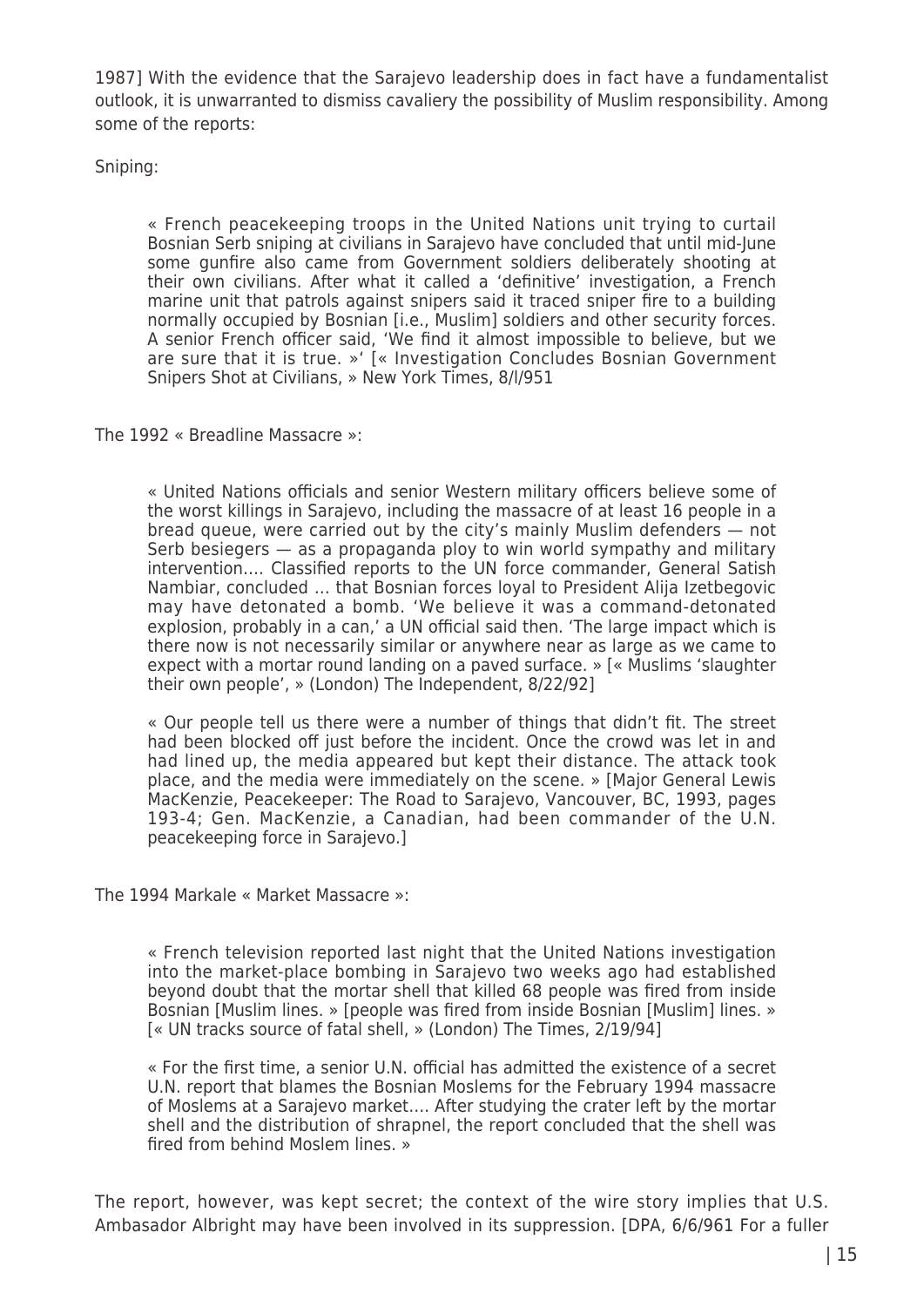discussion of the conflicting claims, see « Anatomy of a massacre, » Foreign Policy, 12/22/94, by David Binder; Binder, a veteran New York Times reporter in Yugoslavia, had access to the suppressed report. Bodansky categorically states that the bomb

« was actually a special charge designed and built with help from HizbAllah [« Party of God, » a Beirut-based pro-Iranian terror group] experts and then most likely dropped from a nearby rooftop onto the crowd of shoppers. Video cameras at the ready recorded this expertly-staged spectacle of gore, while dozens of corpses of Bosnian Muslim troops killed in action (exchanged the day before in a 'body swap' with the Serbs) were paraded in front of cameras to raise the casualty counts. » [Offensive in the Balkans, page 62]

The 1995 « Second Market Massacre »:

« British ammunition experts serving with the United Nations in Sarajevo have challenged key 'evidence' of the Serbian atrocity that triggered the devastating Nato bombing campaign which turned the tide of the Bosnian war. » The Britons' analysis was confirmed by French analysts but their findings were « dismissed » by « a senior American officer » at U.N. headquarters in Sarajevo. [« Serbs 'not guilty' of massacre: Experts warned US that mortar was Bosnian, » (London) The Times, 10/i/95 A « crucial U.N. report [(London) The Times, 10/i/95]

A « crucial U.N. report [stating Serb responsibility for] the market massacre is a classified secret, but four specialists – a Russian, a Canadian and two Americans – have raised serious doubts about its conclusion, suggesting instead that the mortar was fired not by the Serbs but by Bosnian government forces. » A Canadian officer « added that he and fellow Canadian officers in Bosnia were 'convinced that the Muslim government dropped both the February 5, 1994, and the August 28, 1995, mortar shells on the Sarajevo markets. »'

An unidentified U.S. official « contends that the available evidence suggests either 'the shell was fired at a very low trajectory, which means a range of a few hundred yards – therefore under [a range of a few hundred yards – therefore under [Sarajevo] government control,' or 'a mortar shell converted into a bomb was dropped from a nearby roof into the crowd. »' [« Bosnia's bombers, » The Nation, 10/2/95 ]. At least some high-ranking French and perhaps other Western officials believed the Muslims responsible; after having received that account from government ministers and two generals, French magazine editor Jean Daniel put the question directly to Prime Minister Edouard Balladur: « 'They [i.e., the Muslims] have committed this carnage on their own people?' I exclaimed in consternation. 'Yes,' confirmed the Prime Minister without hesitation, 'but at least they have forced NATO to intervene. « ' [« No more lies about Bosnia, » Le Nouvel Observateur, 8/31/95, translated in Chronicles – A Magazine of American Culture, January 1997]

# Suppression of Enemies

As might be expected, one manifestation of the radical Islamic orientation of the Izetbegovic government is increasing curtailment of the freedoms of the remaining non-Muslims (Croats and Serbs) in the Muslim-held zone. While there are similar pressures on minorities in the Serb- and Croat-held parts of Bosnia, in the Muslim zone they have a distinct Islamic flavor. For example, during the 1996-1997 Christmas and New Year holiday season, Muslim militants attempted to intimidate not only Muslims but Christians from engaging in what had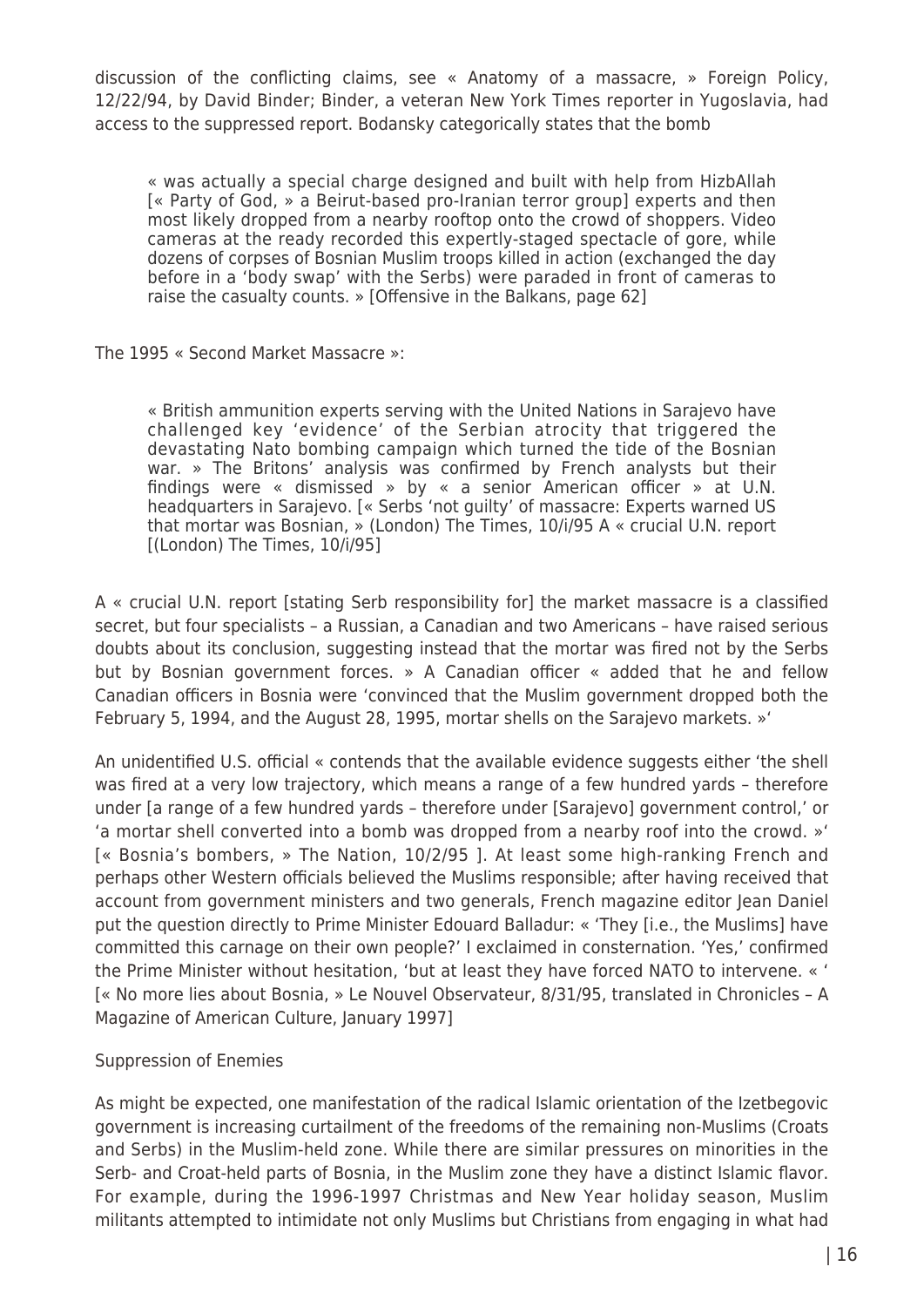become common holiday practices, such as gift-giving, putting up Christmas or New Year's trees, and playing the local Santa Claus figure, Grandfather Frost (Deda Mraz). [« The Holiday, All Wrapped Up; Bosnian Muslims Take Sides Over Santa, » Washington Post, 12/26/96] hi general:

« Even in Sarajevo itself, always portrayed as the most prominent multinational community in Bosnia, pressure, both psychological and real, is impelling non-Bosniaks [i.e., non- Muslims] to leave. Some measures are indirect, such as attempts to ban the sale of pork and the growing predominance of [to ban the sale of pork and the growing predominance of [Bosniak] street names. Other measures are deliberate efforts to apply pressure. Examples include various means to make nonBosniaks leave the city. Similar pressures, often with more violent expression and occasionally with overt official participation, are being used throughout Bosnia. » [« Bosnia's Security and U.S. Policy in the Next Phase A Policy Paper, International Research and Exchanges Board, November 1996]

In addition, President Izetbegovic's party, the SDA, has launched politically-motivated attacks on moderate Muslims both within the SDA and in rival parties. For example, in the summer of 1996 former Prime Minister Haris Silajdzic. (a Muslim, and son of the former imam at the main Sarajevo mosque) was set upon and beaten by SDA militants. Silajdzic claimed Izetbegovic himself was behind the attacks. [was behind the attacks. [NYT, 9/2/96] h-fan Mustafic, a Muslim who cofounded the SDA, is a member of the Bosnian parliament and was president of the SDA's executive council in Srebrenica when it fell to Bosnian Serb forces; he was taken prisoner but later released. Because of several policy disagreements with Izetbegovic and his close associates, Mustafic was shot and seriously wounded in Srebrenica by Izetbegovic loyalists. [[(Sarajevo) Slobodna Bosna, 7/14/96]

Finally, one incident sums up both the ruthlessness of the Sarajevo establishment in dealing with their enemies as well as their international radical links:

« A special Bosnian army unit headed by Bakir Izetbegovic, the Bosnian president's son, murdered a Bosnian general found shot to death in Belgium last week, a Croatian newspaper reported … citing well-informed sources. The Vjesnik newspaper, controlled by the government, said the assassination of Yusuf Prazina was carried out by five members of a commando unit called 'Delta' and headed by Ismet Bajramovic also known as Celo. The paper said that three members of the Syrian-backed Palestinian movement Saika had Prazina under surveillance for three weeks before one of them, acting as an arms dealer, lured him into a trap in a car park along the main highway between Liege in eastern Belgium and the German border town of Aachen. Prazina, 30, nicknamed Yuka, went missing early last month. He was found Saturday with two bullet holes to the head. 'The necessary logistical means to carry out the operation were provided by Bakir Izetbegovic, son of Alija Izetbegovic,, who left Sarajevo more than six months ago,' Vjesnik said. It added that Bakir Izetbegovic 'often travels between Brussels, Paris, Frankfurt, Baghdad, Tehran and Ankara, by using Iraqi and Pakistani passports,' and was in Belgium at the time of the assassination. Hasan Cengic, head of logistics for the army in Bosnia- Hercegovina, was 'personally involved in the assassination of Yuka Prazina,' the paper said. » [Yuka Prazina,' the paper said. » [Agence France Presse, 1/5/94]

**Conclusion**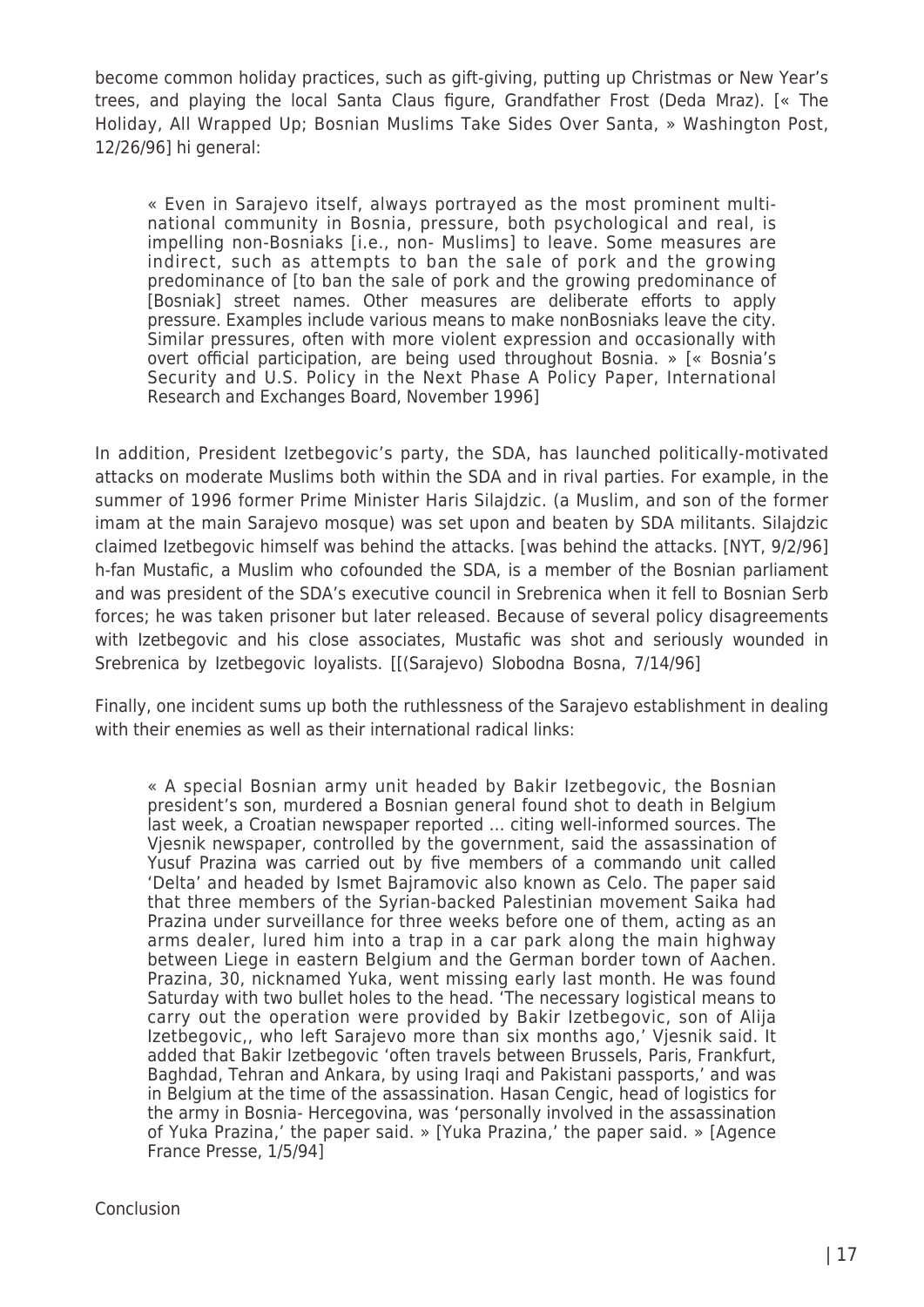The Clinton Administration's blunder in giving the green light to the Iranian arms pipeline was based, among other errors, on a gross misreading of the true nature and goals of the Izetbegovic regime in Sarajevo. It calls to mind the similar mistake of the Carter Administration, which in 1979 began lavish aid to the new Sandinista government in Nicaragua in the hopes that (if the United States were friendly enough) the nine comandantes would turn out to be democrats, not communists, despite abundant evidence to the contrary. By the time the Reagan Administration finally cut off the dollar spigot in 198 1, the comandantes — or the « nine little Castros, » as they were known locally — had fully entrenched themselves in power.

To state that the Clinton Administration erred in facilitating the penetration of the Iranians and other radical elements into Europe would be a breathtaking understatement. A thorough reexamination of U.S. policy and goals in the region is essential. In particular, addressing the immediate threat to U.S. troops in Bosnia, exacerbated by the extention of the IFOR/SFOR mission, should be a major priority of the of the 105th Congress.

RPC staff contact: Jim Jatras, 224-2946

Copyright Republican Party Committee of the US Congress, 1997

La source originale de cet article est [Global Research](http://globalresearch.ca/articles/DCH109A.html) Copyright © [Prof Michel Chossudovsky](https://www.mondialisation.ca/author/michel-chossudovsky), [Global Research](http://globalresearch.ca/articles/DCH109A.html), 2016

#### Articles Par : [Prof Michel](https://www.mondialisation.ca/author/michel-chossudovsky) [Chossudovsky](https://www.mondialisation.ca/author/michel-chossudovsky) **A propos :**

Michel Chossudovsky is an award-winning author, Professor of Economics (emeritus) at the University of Ottawa, Founder and Director of the Centre for Research on Globalization (CRG), Montreal, Editor of Global Research. He has taught as visiting professor in Western Europe, Southeast Asia, the Pacific and Latin America. He has served as economic adviser to governments of developing countries and has acted as a consultant for several international organizations. He is the author of eleven books including The Globalization of Poverty and The New World Order (2003), America's "War on Terrorism" (2005), The Global Economic Crisis, The Great Depression of the Twenty-first Century (2009) (Editor), Towards a World War III Scenario: The Dangers of Nuclear War (2011), The Globalization of War, America's Long War against Humanity (2015). He is a contributor to the Encyclopaedia Britannica. His writings have been published in more than twenty